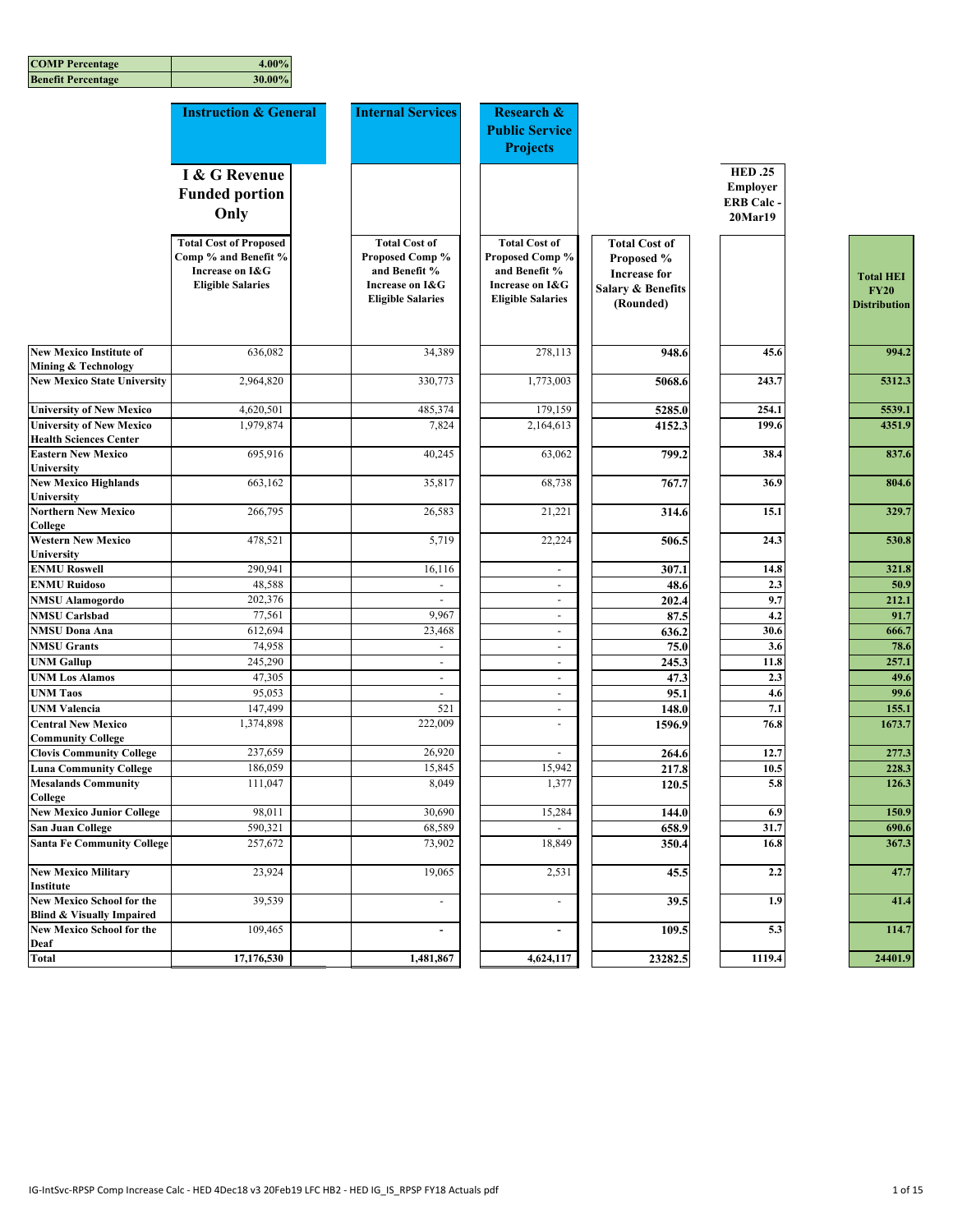|                                         |                | <b>COMP Percentage</b> |                                  | <b>ERB</b>      |                    |                      |                             |                |                                |                 |                 |                   |                |
|-----------------------------------------|----------------|------------------------|----------------------------------|-----------------|--------------------|----------------------|-----------------------------|----------------|--------------------------------|-----------------|-----------------|-------------------|----------------|
|                                         |                | 4.00%                  |                                  | 30.00%          |                    |                      |                             |                |                                |                 |                 |                   |                |
|                                         |                |                        | <b>FY18 Actuals Expenditures</b> |                 |                    |                      | <b>2018 Actual Revenues</b> |                | <b>I&amp;G + Internal Srvs</b> | ctuals to Propo |                 |                   |                |
|                                         |                |                        |                                  | Other I&G       | <b>Total Check</b> | <b>Total I&amp;G</b> | GF/TSF % of Total           |                |                                |                 |                 | <b>Total Comp</b> | <b>Total</b>   |
|                                         | <b>Faculty</b> | <b>Staff</b>           | <b>Total Salaries</b>            | <b>Expenses</b> | <b>Figure</b>      | <b>Revenue</b>       | Revenue                     | <b>Faculty</b> | <b>Staff</b>                   | <b>Total</b>    | <b>ERB Calc</b> | $+ERB$            | <b>Rounded</b> |
| NM Institute of Mining & Technology I&G |                |                        |                                  |                 |                    |                      |                             |                |                                |                 |                 |                   |                |
| Instruction Exh 10                      | 9,698,501      | 2,641,821              | 12,340,322                       | 6,305,055       | 18,645,377         |                      |                             |                |                                |                 |                 |                   |                |
| Academic Support Exh 11                 | 203,416        | 1,459,840              | 1,663,256                        | 2,859,416       | 4,522,672          |                      |                             |                |                                |                 |                 |                   |                |
| Student Services Exh 12                 |                | 1,382,761              | 1,382,761                        | 1,286,510       | 2,669,271          |                      |                             |                |                                |                 |                 |                   |                |
| Institutional Support Exh 13            |                | 5,027,021              | 5,027,021                        | 2,361,701       | 7,388,722          |                      |                             |                |                                |                 |                 |                   |                |
| Oper & Maint Exh 14                     |                | 2,899,679              | 2,899,679                        | 4,183,469       | 7,083,148          |                      |                             |                |                                |                 |                 |                   |                |
| Total                                   | 9,901,917      | 13,411,122             | 23,313,039                       |                 | 40,309,190         | 48,644,989           | 52.47%                      | 5,195,536      | 7,036,816                      | 489,293         | 146,788         | 636,081           | 636.1          |
| Internal Services Exh. 18               |                | 1,296,731              | 1,296,731                        | (215, 602)      | 1,081,129          |                      | 51.00%                      |                | 661,333                        | 26,453          | 7,936           | 34,389            | 34.4           |
| <b>Total NMIMT I&amp;G</b>              | 9,901,917      | 13,411,122             | 23,313,039                       |                 |                    |                      |                             | 5,195,536      | 7,698,149                      | 515,747         | 154,724         | 670,471           | 670.5          |
|                                         |                |                        |                                  |                 |                    |                      |                             |                |                                |                 |                 |                   |                |
|                                         |                |                        |                                  |                 |                    |                      |                             |                |                                |                 |                 |                   |                |
| <b>NM State University I&amp;G</b>      |                |                        |                                  |                 |                    |                      |                             |                |                                |                 |                 |                   |                |
| Instruction                             | 52,446,952     | 15,750,048             | 68,197,000                       | 30,229,389      | 98,426,389         |                      |                             |                |                                |                 |                 |                   |                |
| Academic Support                        | 1,415,127      | 8,508,507              | 9,923,634                        | 9,273,713       | 19,197,347         |                      |                             |                |                                |                 |                 |                   |                |
| <b>Student Services</b>                 | 3,854          | 6,492,494              | 6,496,348                        | 4,671,690       | 11,168,038         |                      |                             |                |                                |                 |                 |                   |                |
| <b>Institutional Support</b>            | 4,200          | 15,680,970             | 15,685,170                       | 4,281,153       | 19,966,323         |                      |                             |                |                                |                 |                 |                   |                |
| Oper & Maint                            |                | 8,402,840              | 8,402,840                        | 9,667,564       | 18,070,404         |                      |                             |                |                                |                 |                 |                   |                |
| Total                                   | 53,870,133     | 54,834,859             | 108,704,992                      |                 | 166,828,501        | 211,405,101          | 52.45%                      | 28,254,885     | 28,760,884                     | 2,280,631       | 684,189         | 2,964,820         | 2,964.8        |
| <b>Internal Services</b>                | 0              | 10,193,933             | 10,193,933                       | (10,753,631)    | (559, 698)         |                      | 62.40%                      | $\overline{0}$ | 6,361,014                      | 254,441         | 76,332          | 330,773           | 330.8          |
| Total NMSU I&G                          | 53,870,133     | 54,834,859             | 108,704,992                      |                 |                    |                      |                             | 28,254,885     | 35,121,898                     | 2,535,072       | 760,521         | 3,295,593         | 3,295.6        |
|                                         |                |                        |                                  |                 |                    |                      |                             |                |                                |                 |                 |                   |                |
|                                         |                |                        |                                  |                 |                    |                      |                             |                |                                |                 |                 |                   |                |
| University of NM I&G                    |                |                        |                                  |                 |                    |                      |                             |                |                                |                 |                 |                   |                |
| Instruction                             | 87,533,119     | 32,105,137             | 119,638,256                      | 53,407,577      | 173,045,833        |                      |                             |                |                                |                 |                 |                   |                |
| Academic Support                        | 7,342,811      | 15,591,978             | 22,934,789                       | 16,792,194      | 39,726,983         |                      |                             |                |                                |                 |                 |                   |                |
| <b>Student Services</b>                 | 278,581        | 9,630,947              | 9,909,528                        | 8,402,642       | 18,312,170         |                      |                             |                |                                |                 |                 |                   |                |
| <b>Institutional Support</b>            | 1,353,454      | 23,617,929             | 24,971,383                       | 13,889,621      | 38,861,004         |                      |                             |                |                                |                 |                 |                   |                |
| Oper & Maint                            |                | 9,061,114              | 9,061,114                        | 22,436,984      | 31,498,098         |                      |                             |                |                                |                 |                 |                   |                |
| Total                                   | 96,507,965     | 90,007,105             | 186,515,070                      |                 | 301,444,089        | 371,473,485          | 47.64%                      | 45,976,395     | 42,879,385                     | 3,554,231       | 1,066,269       | 4,620,500         | 4,620.5        |
| <b>Internal Services</b>                | 1,584,647      | 23,574,718             | 25,159,366                       | (21, 924, 636)  | 3,234,730          |                      | 37.10%                      | 587,904        | 8,746,221                      | 373,364         | 112,009         | 485,374           | 485.4          |
| Total UNM I&G                           | 96,507,965     | 90,007,105             | 186,515,070                      |                 |                    |                      |                             | 46,564,299     | 51,625,605                     | 3,927,595       | 1,178,278       | 5,105,873         | 5,105.9        |
|                                         |                |                        |                                  |                 |                    |                      |                             |                |                                |                 |                 |                   |                |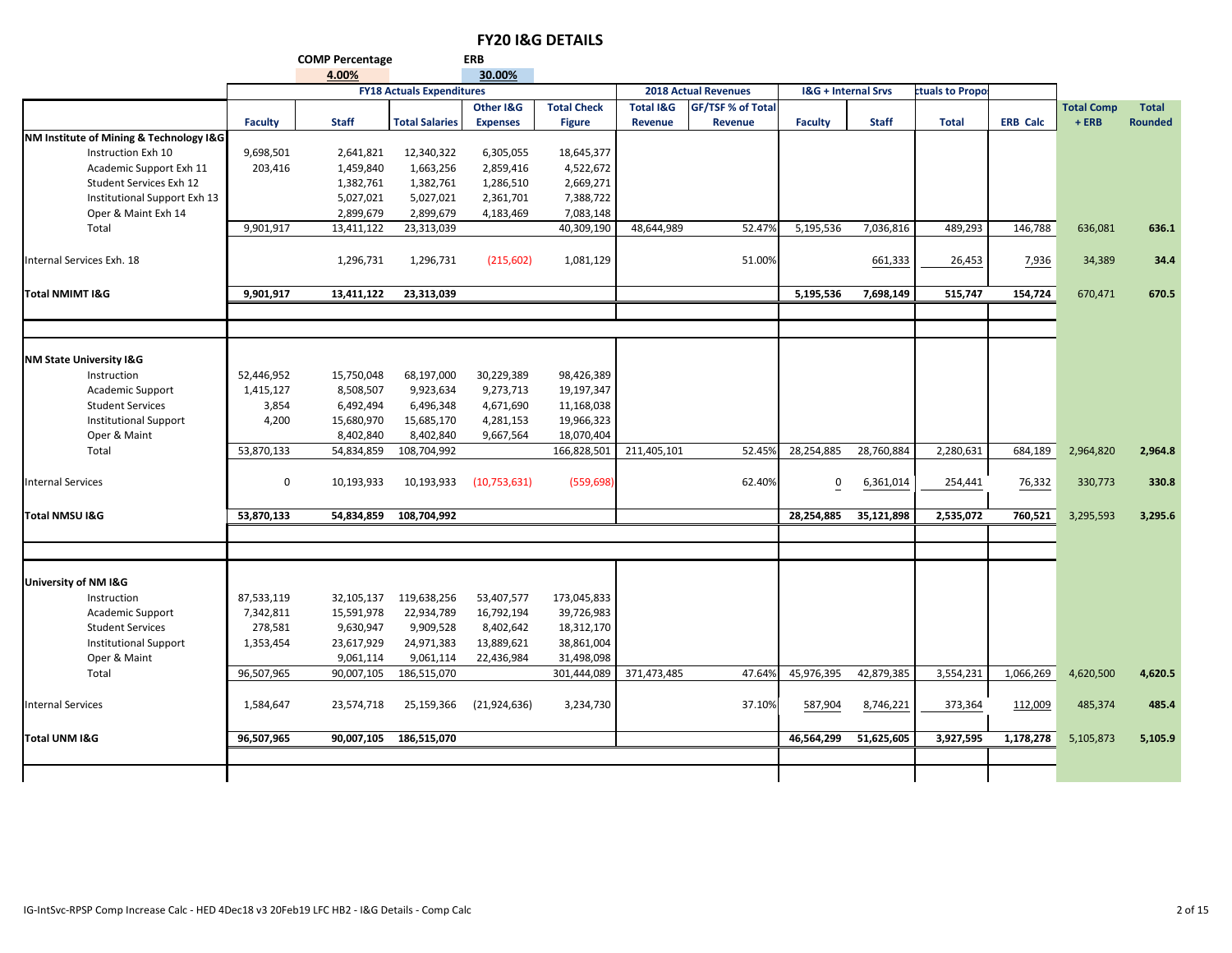**COMP Percentage ERB 4.00%**

|                                       | 4.00%<br>30.00% |              |                                  |                 |                    |                      |                             |                                |              |                 |                 |                   |                |
|---------------------------------------|-----------------|--------------|----------------------------------|-----------------|--------------------|----------------------|-----------------------------|--------------------------------|--------------|-----------------|-----------------|-------------------|----------------|
|                                       |                 |              | <b>FY18 Actuals Expenditures</b> |                 |                    |                      | <b>2018 Actual Revenues</b> | <b>I&amp;G + Internal Srvs</b> |              | ctuals to Propo |                 |                   |                |
|                                       |                 |              |                                  | Other I&G       | <b>Total Check</b> | <b>Total I&amp;G</b> | <b>GF/TSF % of Total</b>    |                                |              |                 |                 | <b>Total Comp</b> | <b>Total</b>   |
|                                       | <b>Faculty</b>  | <b>Staff</b> | <b>Total Salaries</b>            | <b>Expenses</b> | <b>Figure</b>      | Revenue              | Revenue                     | <b>Faculty</b>                 | <b>Staff</b> | <b>Total</b>    | <b>ERB Calc</b> | $+ERB$            | <b>Rounded</b> |
|                                       |                 |              |                                  |                 |                    |                      |                             |                                |              |                 |                 |                   |                |
| <b>Health Sciences Center I&amp;G</b> |                 |              |                                  |                 |                    |                      |                             |                                |              |                 |                 |                   |                |
| Instruction                           | 32,000,123      | 16,522,955   | 48,523,078                       | 21,058,458      | 69,581,536         |                      |                             |                                |              |                 |                 |                   |                |
| Academic Support                      | 2,110,588       | 3,131,139    | 5,241,727                        | 3,985,671       | 9,227,398          |                      |                             |                                |              |                 |                 |                   |                |
| <b>Student Services</b>               | 2,419,689       | 2,435,223    | 4,854,912                        | 2,434,880       | 7,289,792          |                      |                             |                                |              |                 |                 |                   |                |
| <b>Institutional Support</b>          | 755,046         | 8,281,597    | 9,036,643                        | 6,242,411       | 15,279,054         |                      |                             |                                |              |                 |                 |                   |                |
| Oper & Maint                          |                 | 1,975,137    | 1,975,137                        | 5,663,782       | 7,638,919          |                      |                             |                                |              |                 |                 |                   |                |
| Total                                 | 37,285,446      | 32,346,051   | 69,631,497                       |                 | 109,016,699        | 111,041,073          | 54.689                      | 20,387,682                     | 17,686,821   | 1,522,980       | 456,894         | 1,979,875         | 1,979.9        |
|                                       |                 |              |                                  |                 |                    |                      |                             |                                |              |                 |                 |                   |                |
| <b>Internal Services</b>              | 262,446         | 991,404      | 1,253,850                        | (756, 072)      | 497,778            |                      | 12.00%                      | 31,494                         | 118,968      | 6,018           | 1,805           | 7,823             | 7.8            |
|                                       |                 |              |                                  |                 |                    |                      |                             |                                |              |                 |                 |                   |                |
| Total HSC I&G                         | 37,285,446      | 32,346,051   | 69,631,497                       |                 |                    |                      |                             | 20,419,175                     | 17,805,789   | 1,528,998       | 458,700         | 1,987,698         | 1,987.7        |
|                                       |                 |              |                                  |                 |                    |                      |                             |                                |              |                 |                 |                   |                |
|                                       |                 |              |                                  |                 |                    |                      |                             |                                |              |                 |                 |                   |                |
|                                       |                 |              |                                  |                 |                    |                      |                             |                                |              |                 |                 |                   |                |
| Eastern NM University I&G             |                 |              |                                  |                 |                    |                      |                             |                                |              |                 |                 |                   |                |
| Instruction Exhibit 10                | 12,248,256      | 2,148,129    | 14,396,385                       | 7,775,972       | 22,172,357         |                      |                             |                                |              |                 |                 |                   |                |
| Academic Support Exh. 11              | 54,394          | 1,773,474    | 1,827,868                        | 1,580,955       | 3,408,823          |                      |                             |                                |              |                 |                 |                   |                |
| Student Services Exh. 12              |                 | 1,548,650    | 1,548,650                        | 1,369,066       | 2,917,716          |                      |                             |                                |              |                 |                 |                   |                |
| Institutional Support Exh. 13         | 1,500           | 3,825,353    | 3,826,853                        | 3,147,821       | 6,974,674          |                      |                             |                                |              |                 |                 |                   |                |
| Oper & Maint Exh. 14                  |                 | 1,646,722    | 1,646,722                        | 3,837,205       | 5,483,927          |                      |                             |                                |              |                 |                 |                   |                |
| Total                                 | 12,304,150      | 10,942,328   | 23,246,478                       |                 | 40,957,497         | 46,401,674           | 57.57%                      | 7,083,499                      | 6,299,498    | 535,320         | 160,596         | 695,916           | 695.9          |
|                                       |                 |              |                                  |                 |                    |                      |                             |                                |              |                 |                 |                   |                |
| Internal Services Exh. 18             |                 | 1,234,353    | 1,234,353                        | (1,302,351)     | (67, 998)          |                      | 62.70%                      |                                | 773,939      | 30,958          | 9,287           | 40,245            | 40.2           |
|                                       |                 |              |                                  |                 |                    |                      |                             |                                |              |                 |                 |                   |                |
| <b>Total ENMU I&amp;G</b>             | 12,304,150      | 10,942,328   | 23,246,478                       |                 |                    |                      |                             | 7,083,499                      | 7,073,438    | 566,277         | 169,883         | 736,160           | 736.2          |
|                                       |                 |              |                                  |                 |                    |                      |                             |                                |              |                 |                 |                   |                |
|                                       |                 |              |                                  |                 |                    |                      |                             |                                |              |                 |                 |                   |                |
|                                       |                 |              |                                  |                 |                    |                      |                             |                                |              |                 |                 |                   |                |
|                                       |                 |              |                                  |                 |                    |                      |                             |                                |              |                 |                 |                   |                |
| NM Highlands University I&G           |                 |              |                                  |                 |                    |                      |                             |                                |              |                 |                 |                   |                |
| Instruction Exhibit 10                | 8,851,890       | 3,304,119    | 12,156,009                       | 7,123,391       | 19,279,400         |                      |                             |                                |              |                 |                 |                   |                |
| Academic Support Exh. 11              |                 | 1,300,475    | 1,300,475                        | 1,333,951       | 2,634,426          |                      |                             |                                |              |                 |                 |                   |                |
| Student Services Exh. 12              |                 | 2,102,609    | 2,102,609                        | 1,405,385       | 3,507,994          |                      |                             |                                |              |                 |                 |                   |                |
| Institutional Support Exh. 13         |                 | 3,618,679    | 3,618,679                        | 3,197,947       | 6,816,626          |                      |                             |                                |              |                 |                 |                   |                |
| Oper & Maint Exh. 14                  |                 | 1,846,170    | 1,846,170                        | 3,316,181       | 5,162,351          |                      |                             |                                |              |                 |                 |                   |                |
| Total                                 | 8,851,890       | 12,172,052   | 21,023,942                       |                 | 37,400,797         | 43,219,672           | 60.669                      | 5,369,556                      | 7,383,567    | 510,125         | 153,037         | 663,162           | 663.2          |
|                                       |                 |              |                                  |                 |                    |                      |                             |                                |              |                 |                 |                   |                |
| Internal Services Exh. 18             |                 | 795,927      | 795,927                          | (738, 837)      | 57,090             |                      | 86.54%                      |                                | 688,795      | 27,552          | 8,266           | 35,817            | 35.8           |
|                                       |                 |              |                                  |                 |                    |                      |                             |                                |              |                 |                 |                   |                |
| Total NMHU I&G                        | 8,851,890       | 12,172,052   | 21,023,942                       |                 |                    |                      |                             | 5,369,556                      | 8,072,362    | 537,677         | 161,303         | 698,980           | 699.0          |
|                                       |                 |              |                                  |                 |                    |                      |                             |                                |              |                 |                 |                   |                |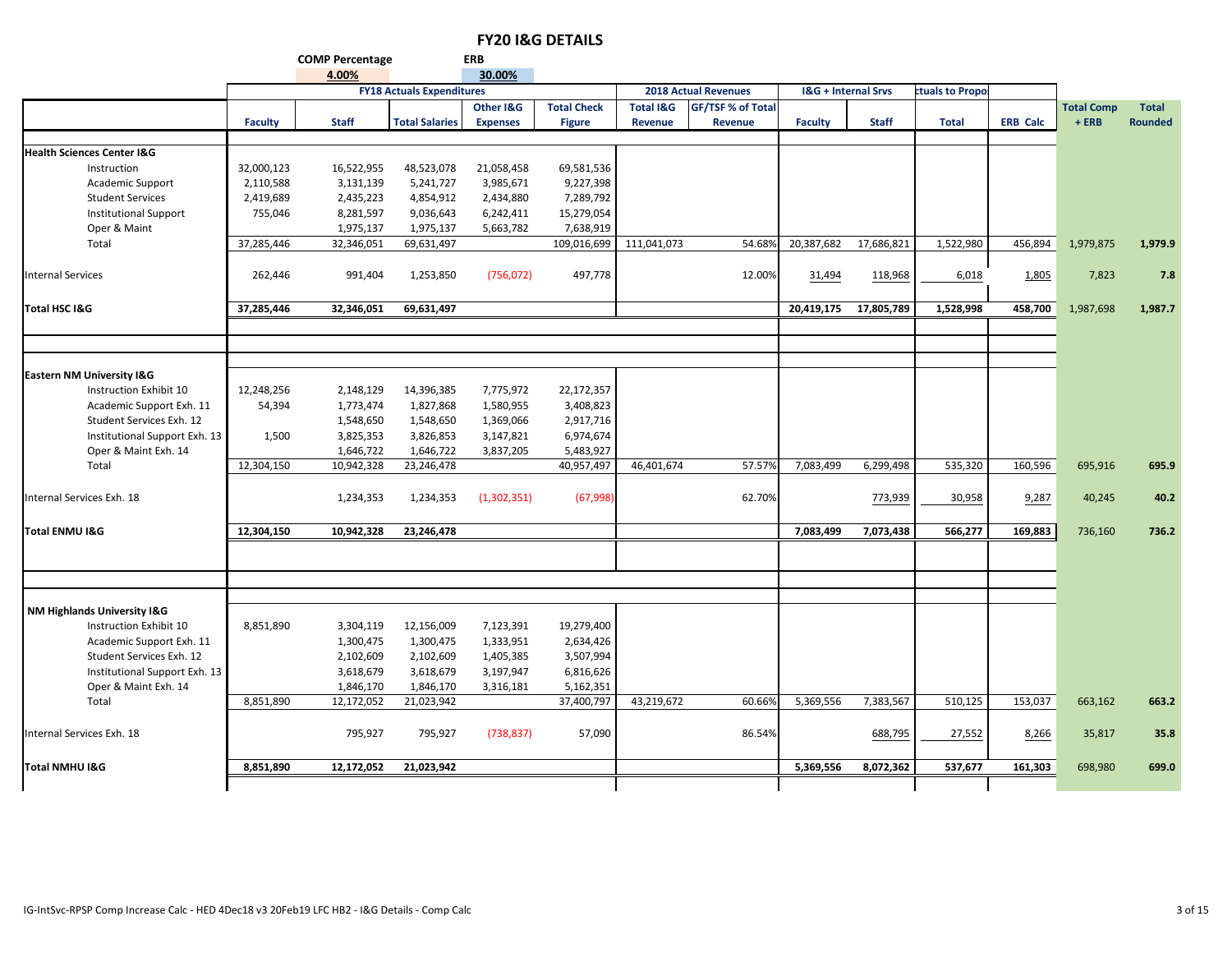**COMP Percentage ERB**

|                                      | 4.00%<br>30.00% |              |                                  |                 |                    |                      |                             |                                |              |                 |                 |                   |                |
|--------------------------------------|-----------------|--------------|----------------------------------|-----------------|--------------------|----------------------|-----------------------------|--------------------------------|--------------|-----------------|-----------------|-------------------|----------------|
|                                      |                 |              | <b>FY18 Actuals Expenditures</b> |                 |                    |                      | <b>2018 Actual Revenues</b> | <b>I&amp;G + Internal Srvs</b> |              | ctuals to Propo |                 |                   |                |
|                                      |                 |              |                                  | Other I&G       | <b>Total Check</b> | <b>Total I&amp;G</b> | <b>GF/TSF % of Total</b>    |                                |              |                 |                 | <b>Total Comp</b> | <b>Total</b>   |
|                                      | Faculty         | <b>Staff</b> | <b>Total Salaries</b>            | <b>Expenses</b> | <b>Figure</b>      | Revenue              | Revenue                     | Faculty                        | <b>Staff</b> | <b>Total</b>    | <b>ERB Calc</b> | $+ERB$            | <b>Rounded</b> |
|                                      |                 |              |                                  |                 |                    |                      |                             |                                |              |                 |                 |                   |                |
|                                      |                 |              |                                  |                 |                    |                      |                             |                                |              |                 |                 |                   |                |
|                                      |                 |              |                                  |                 |                    |                      |                             |                                |              |                 |                 |                   |                |
| Northern NM College I&G              |                 |              |                                  |                 |                    |                      |                             |                                |              |                 |                 |                   |                |
| Instruction Exhibit 10               | 2,844,501       | 289,663      | 3,134,164                        | 1,832,082       | 4,966,246          |                      |                             |                                |              |                 |                 |                   |                |
| Academic Support Exh. 11             |                 | 773,895      | 773,895                          | 399,863         | 1,173,758          |                      |                             |                                |              |                 |                 |                   |                |
| Student Services Exh. 12             |                 | 707,991      | 707,991                          | 385,048         | 1,093,039          |                      |                             |                                |              |                 |                 |                   |                |
| Institutional Support Exh. 13        |                 | 1,791,614    | 1,791,614                        | 2,064,698       | 3,856,312          |                      |                             |                                |              |                 |                 |                   |                |
| Oper & Maint Exh. 14                 |                 | 628,369      | 628,369                          | 1,204,287       | 1,832,656          |                      |                             |                                |              |                 |                 |                   |                |
| Total                                | 2,844,501       | 4,191,532    | 7,036,033                        |                 | 12,922,011         | 13,630,884           | 72.92%                      | 2,074,210                      | 3,056,465    | 205,228         | 61,568          | 266,796           | 266.8          |
|                                      |                 |              |                                  |                 |                    |                      |                             |                                |              |                 |                 |                   |                |
| Internal Services Exh. 18            |                 | 561,776      | 561,776                          | (416, 227)      | 145,549            |                      | 91.00%                      |                                | 511,216      | 20,449          | 6,135           | 26,583            | 26.6           |
|                                      |                 |              |                                  |                 |                    |                      |                             |                                |              |                 |                 |                   |                |
| <b>Total NNMCC I&amp;G</b>           | 2,844,501       | 4,191,532    | 7,036,033                        |                 |                    |                      |                             | 2,074,210                      | 3,567,681    | 225,677         | 67,703          | 293,380           | 293.4          |
|                                      |                 |              |                                  |                 |                    |                      |                             |                                |              |                 |                 |                   |                |
|                                      |                 |              |                                  |                 |                    |                      |                             |                                |              |                 |                 |                   |                |
|                                      |                 |              |                                  |                 |                    |                      |                             |                                |              |                 |                 |                   |                |
|                                      |                 |              |                                  |                 |                    |                      |                             |                                |              |                 |                 |                   |                |
| <b>Western NM University I&amp;G</b> |                 |              |                                  |                 |                    |                      |                             |                                |              |                 |                 |                   |                |
| Instruction Exhibit 10               | 7,974,046       | 1,296,787    | 9,270,833                        | 4,897,200       | 14,168,033         |                      |                             |                                |              |                 |                 |                   |                |
| Academic Support Exh. 11             | 3,800           | 964,352      | 968,152                          | 728,878         | 1,697,030          |                      |                             |                                |              |                 |                 |                   |                |
| Student Services Exh. 12             | 12,000          | 1,439,453    | 1,451,453                        | 756,511         | 2,207,964          |                      |                             |                                |              |                 |                 |                   |                |
| Institutional Support Exh. 13        | 40,700          | 3,570,068    | 3,610,768                        | 2,726,077       | 6,336,845          |                      |                             |                                |              |                 |                 |                   |                |
| Oper & Maint Exh. 14                 |                 | 1,163,873    | 1,163,873                        | 1,578,174       | 2,742,047          |                      |                             |                                |              |                 |                 |                   |                |
| Total                                | 8,030,546       | 8,434,533    | 16,465,079                       |                 | 27,151,919         | 30,533,825           | 55.89%                      | 4,488,272                      | 4,714,060    | 368,093         | 110,428         | 478,521           | 478.5          |
|                                      |                 |              |                                  |                 |                    |                      |                             |                                |              |                 |                 |                   |                |
| Internal Services Exh. 18            |                 | 125,270      | 125,270                          | 178,043         | 303,313            |                      | 87.80%                      |                                | 109,987      | 4,400           | 1,320           | 5,720             | 5.7            |
|                                      |                 |              |                                  |                 |                    |                      |                             |                                |              |                 |                 |                   |                |
| <b>Total WNMU I&amp;G</b>            | 8,030,546       | 8,434,533    | 16,465,079                       |                 |                    |                      |                             | 4,488,272                      | 4,824,048    | 372,493         | 111,748         | 484,241           | 484.2          |
|                                      |                 |              |                                  |                 |                    |                      |                             |                                |              |                 |                 |                   |                |
|                                      |                 |              |                                  |                 |                    |                      |                             |                                |              |                 |                 |                   |                |
|                                      |                 |              |                                  |                 |                    |                      |                             |                                |              |                 |                 |                   |                |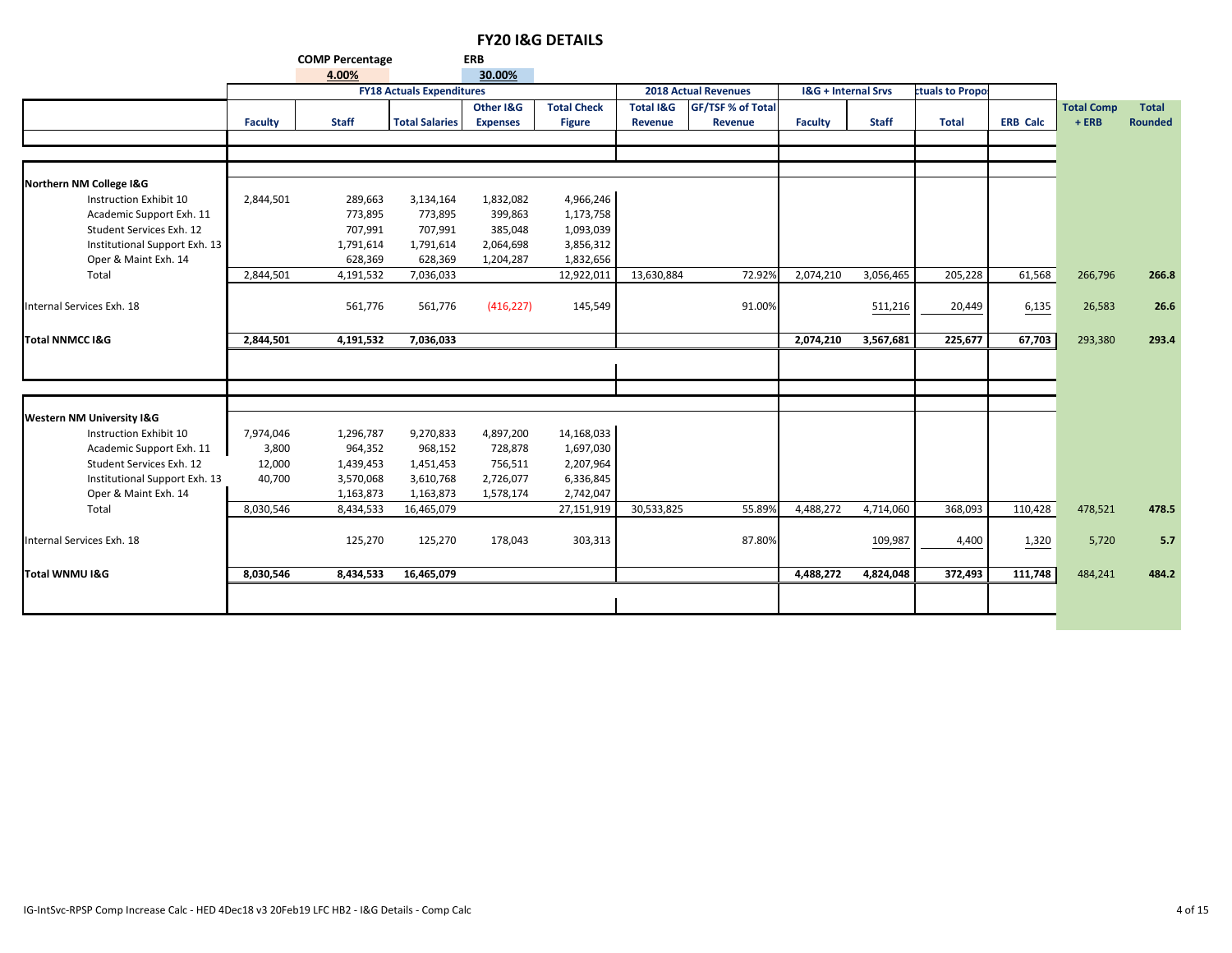#### **COMP Percentage ERB 4.00%**

|                                   |                | 4.00%        |                                  | 30.00%          |                    |                      |                             |                                |                |                 |                         |                   |                |
|-----------------------------------|----------------|--------------|----------------------------------|-----------------|--------------------|----------------------|-----------------------------|--------------------------------|----------------|-----------------|-------------------------|-------------------|----------------|
|                                   |                |              | <b>FY18 Actuals Expenditures</b> |                 |                    |                      | <b>2018 Actual Revenues</b> | <b>I&amp;G + Internal Srvs</b> |                | ctuals to Propo |                         |                   |                |
|                                   |                |              |                                  | Other I&G       | <b>Total Check</b> | <b>Total I&amp;G</b> | GF/TSF % of Total           |                                |                |                 |                         | <b>Total Comp</b> | <b>Total</b>   |
|                                   | <b>Faculty</b> | <b>Staff</b> | <b>Total Salaries</b>            | <b>Expenses</b> | <b>Figure</b>      | Revenue              | Revenue                     | <b>Faculty</b>                 | <b>Staff</b>   | <b>Total</b>    | <b>ERB Calc</b>         | $+ERB$            | <b>Rounded</b> |
|                                   |                |              |                                  |                 |                    |                      |                             |                                |                |                 |                         |                   |                |
| <b>ENMU Roswell I&amp;G</b>       |                |              |                                  |                 |                    |                      |                             |                                |                |                 |                         |                   |                |
| Instruction Exhibit 10            | 1,929,208      | 2,108,196    | 4,037,404                        | 2,227,875       | 6,265,279          |                      |                             |                                |                |                 |                         |                   |                |
| Academic Support Exh. 11          |                | 704,323      | 704,323                          | 440,751         | 1,145,074          |                      |                             |                                |                |                 |                         |                   |                |
| Student Services Exh. 12          |                | 924,816      | 924,816                          | 667,978         | 1,592,794          |                      |                             |                                |                |                 |                         |                   |                |
| Institutional Support Exh. 13     | $\mathbf 0$    | 1,611,283    | 1,611,283                        | 2,252,047       | 3,863,330          |                      |                             |                                |                |                 |                         |                   |                |
| Oper & Maint Exh. 14              | 43,733         | 691,924      | 735,657                          | 1,450,635       | 2,186,292          |                      |                             |                                |                |                 |                         |                   |                |
| Total                             | 1,972,941      | 6,040,542    | 8,013,483                        |                 | 15,052,769         | 15,993,780           | 69.82%                      | 1,377,507                      | 4,217,506      | 223,801         | 67,140                  | 290,942           | 290.9          |
| Internal Services Exh. 18         |                | 309,927      | 309,927                          | (240, 515)      | 69,412             |                      | 100.00%                     |                                | 309,927        | 12,397          | 3,719                   | 16,116            | 16.1           |
|                                   |                |              |                                  |                 |                    |                      |                             |                                |                |                 |                         |                   |                |
| <b>Total ENMU Roswell I&amp;G</b> | 1,972,941      | 6,040,542    | 8,013,483                        |                 |                    |                      |                             | 1,377,507                      | 4,527,433      | 236,198         | 70,859                  | 307,058           | 307.1          |
|                                   |                |              |                                  |                 |                    |                      |                             |                                |                |                 |                         |                   |                |
|                                   |                |              |                                  |                 |                    |                      |                             |                                |                |                 |                         |                   |                |
| <b>ENMU Ruidoso I&amp;G</b>       |                |              |                                  |                 |                    |                      |                             |                                |                |                 |                         |                   |                |
| Instruction Exhibit 10            | 804,268        | 53,103       | 857,371                          | 437,708         | 1,295,079          |                      |                             |                                |                |                 |                         |                   |                |
| Academic Support Exh. 11          |                | 180,571      | 180,571                          | 105,674         | 286,245            |                      |                             |                                |                |                 |                         |                   |                |
| Student Services Exh. 12          |                | 189,477      | 189,477                          | 128,112         | 317,589            |                      |                             |                                |                |                 |                         |                   |                |
| Institutional Support Exh. 13     |                | 461,469      | 461,469                          | 475,430         | 936,899            |                      |                             |                                |                |                 |                         |                   |                |
| Oper & Maint Exh. 14              |                | 97,354       | 97,354                           | 101,038         | 198,392            |                      |                             |                                |                |                 |                         |                   |                |
| Total                             | 804,268        | 981,974      | 1,786,242                        |                 | 3,034,204          | 3,732,516            | 52.319                      | 420,713                        | 513,671        | 37,375          | 11,212                  | 48,587            | 48.6           |
| Internal Services Exh. 18         |                |              | 0                                | (27, 988)       | (27, 988)          |                      | 0.00%                       |                                | $\overline{0}$ |                 | $\overline{\mathbf{0}}$ |                   |                |
| <b>Total ENMU Ruidoso I&amp;G</b> | 804,268        | 981,974      | 1,786,242                        |                 |                    |                      |                             | 420,713                        | 513,671        | 37,375          | 11,212                  | 48,587            | 48.6           |
|                                   |                |              |                                  |                 |                    |                      |                             |                                |                |                 |                         |                   |                |
|                                   |                |              |                                  |                 |                    |                      |                             |                                |                |                 |                         |                   |                |
| NMSU Alamogordo I&G               |                |              |                                  |                 |                    |                      |                             |                                |                |                 |                         |                   |                |
| Instruction Exhibit 10            | 2,732,016      | 322,863      | 3,054,879                        | 1,126,069       | 4,180,948          |                      |                             |                                |                |                 |                         |                   |                |
| Academic Support Exh. 11          | 130,248        | 822,914      | 953,162                          | 440,270         | 1,393,432          |                      |                             |                                |                |                 |                         |                   |                |
| Student Services Exh. 12          |                | 506,702      | 506,702                          | 214,161         | 720,863            |                      |                             |                                |                |                 |                         |                   |                |
| Institutional Support Exh. 13     | 88,796         | 761,810      | 850,606                          | 1,191,398       | 2,042,004          |                      |                             |                                |                |                 |                         |                   |                |
| Oper & Maint Exh. 14              |                | 307,885      | 307,885                          | 529,120         | 837,005            |                      |                             |                                |                |                 |                         |                   |                |
| Total                             | 2,951,060      | 2,722,174    | 5,673,234                        |                 | 9,174,252          | 10,257,185           | 68.609                      | 2,024,427                      | 1,867,411      | 155,673         | 46,702                  | 202,376           | 202.4          |
| Internal Services Exh. 18         |                | $\mathbf 0$  | $\pmb{0}$                        |                 | $\Omega$           |                      | 0.00%                       |                                | $\overline{0}$ | ×.              | $\overline{0}$          |                   |                |
|                                   |                |              |                                  |                 |                    |                      |                             |                                |                |                 |                         |                   |                |
| <b>Total Alamogordo I&amp;G</b>   | 2,951,060      | 2,722,174    | 5,673,234                        |                 |                    |                      |                             | 2,024,427                      | 1,867,411      | 155,673         | 46,702                  | 202,376           | 202.4          |
|                                   |                |              |                                  |                 |                    |                      |                             |                                |                |                 |                         |                   |                |
|                                   |                |              |                                  |                 |                    |                      |                             |                                |                |                 |                         |                   |                |
|                                   |                |              |                                  |                 |                    |                      |                             |                                |                |                 |                         |                   |                |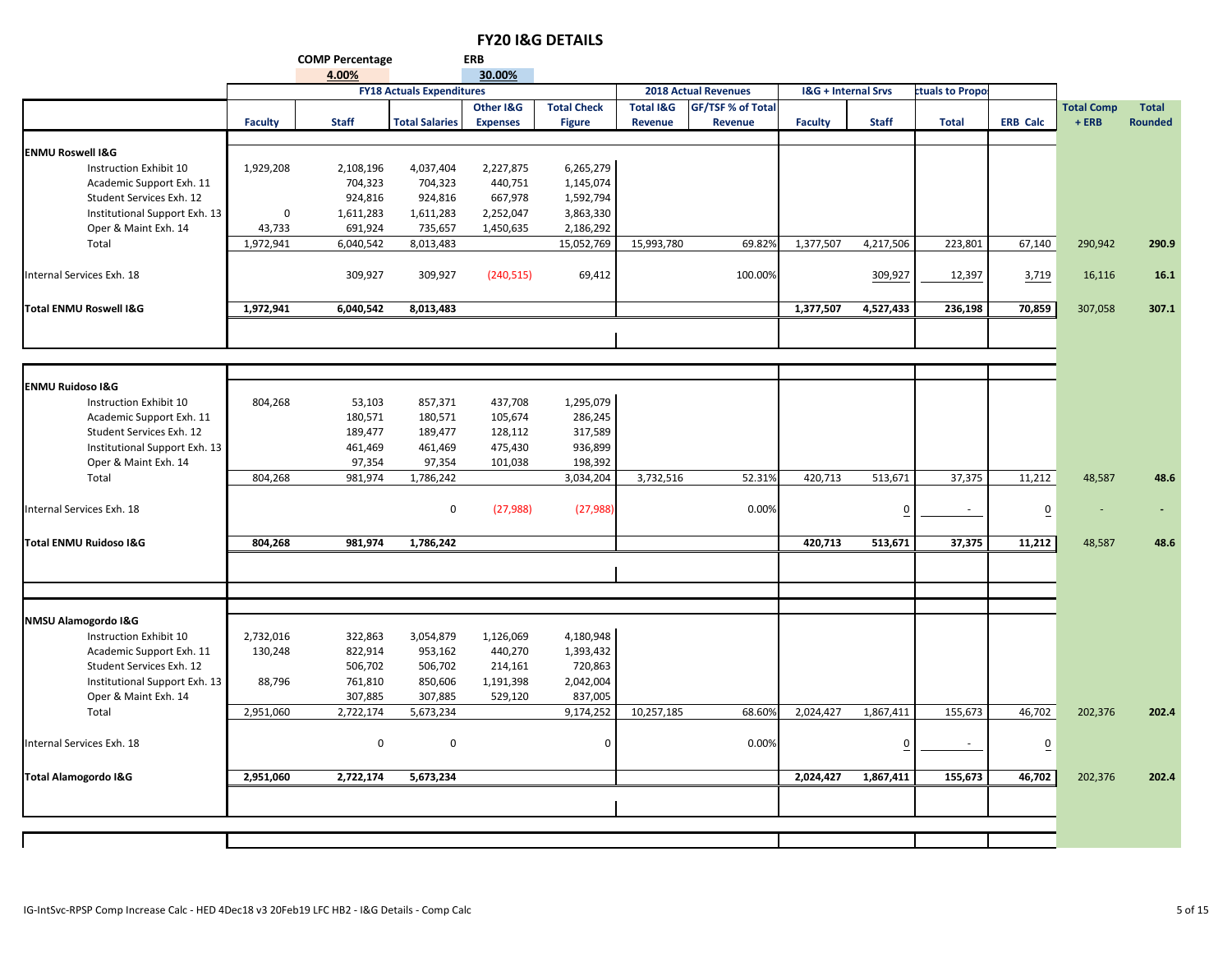**COMP Percentage ERB**

|                               |                | 4.00%        |                                  | 30.00%          |                    |                      |                             |                |                                |                 |                 |                   |                |
|-------------------------------|----------------|--------------|----------------------------------|-----------------|--------------------|----------------------|-----------------------------|----------------|--------------------------------|-----------------|-----------------|-------------------|----------------|
|                               |                |              | <b>FY18 Actuals Expenditures</b> |                 |                    |                      | <b>2018 Actual Revenues</b> |                | <b>I&amp;G + Internal Srvs</b> | ctuals to Propo |                 |                   |                |
|                               |                |              |                                  | Other I&G       | <b>Total Check</b> | <b>Total I&amp;G</b> | <b>GF/TSF % of Total</b>    |                |                                |                 |                 | <b>Total Comp</b> | <b>Total</b>   |
|                               | <b>Faculty</b> | <b>Staff</b> | <b>Total Salaries</b>            | <b>Expenses</b> | <b>Figure</b>      | Revenue              | <b>Revenue</b>              | <b>Faculty</b> | <b>Staff</b>                   | <b>Total</b>    | <b>ERB Calc</b> | $+ERB$            | <b>Rounded</b> |
| <b>NMSU Carlsbad I&amp;G</b>  |                |              |                                  |                 |                    |                      |                             |                |                                |                 |                 |                   |                |
| Instruction Exhibit 10        | 2,671,461      | 351,283      | 3,022,744                        | 1,512,886       | 4,535,630          |                      |                             |                |                                |                 |                 |                   |                |
| Academic Support Exh. 11      | 67,894         | 337,355      | 405,249                          | 293,322         | 698,571            |                      |                             |                |                                |                 |                 |                   |                |
| Student Services Exh. 12      | $\mathbf 0$    | 644,135      | 644,135                          | 373,475         | 1,017,610          |                      |                             |                |                                |                 |                 |                   |                |
| Institutional Support Exh. 13 | $\mathbf 0$    | 580,401      | 580,401                          | 1,127,533       | 1,707,934          |                      |                             |                |                                |                 |                 |                   |                |
| Oper & Maint Exh. 14          |                | 403,579      | 403,579                          | 755,776         | 1,159,355          |                      |                             |                |                                |                 |                 |                   |                |
| Total                         | 2,739,355      | 2,316,753    | 5,056,108                        |                 | 9,119,100          | 13,460,943           | 29.50%                      | 808,110        | 683,442                        | 59,662          | 17,899          | 77,561            | 77.6           |
|                               |                |              |                                  |                 |                    |                      |                             |                |                                |                 |                 |                   |                |
| Internal Services Exh. 18     |                | 194,601      | 194,601                          | (103, 982)      | 90,619             |                      | 98.50%                      |                | 191,682                        | 7,667           | 2,300           | 9,967             | 10.0           |
|                               |                |              |                                  |                 |                    |                      |                             |                |                                |                 |                 |                   |                |
| <b>Total Carlsbad I&amp;G</b> | 2,739,355      | 2,316,753    | 5,056,108                        |                 |                    |                      |                             | 808,110        | 875,124                        | 67,329          | 20,199          | 87,528            | 87.5           |
|                               |                |              |                                  |                 |                    |                      |                             |                |                                |                 |                 |                   |                |
|                               |                |              |                                  |                 |                    |                      |                             |                |                                |                 |                 |                   |                |
|                               |                |              |                                  |                 |                    |                      |                             |                |                                |                 |                 |                   |                |
| NMSU Dona Ana I&G             |                |              |                                  |                 |                    |                      |                             |                |                                |                 |                 |                   |                |
| Instruction Exhibit 10        | 11,748,922     | 2,298,925    | 14,047,847                       | 5,537,212       | 19,585,059         |                      |                             |                |                                |                 |                 |                   |                |
| Academic Support Exh. 11      | 96,685         | 2,263,812    | 2,360,497                        | 1,556,409       | 3,916,906          |                      |                             |                |                                |                 |                 |                   |                |
| Student Services Exh. 12      |                | 1,579,621    | 1,579,621                        | 949,861         | 2,529,482          |                      |                             |                |                                |                 |                 |                   |                |
| Institutional Support Exh. 13 |                | 1,632,605    | 1,632,605                        | 3,482,438       | 5,115,043          |                      |                             |                |                                |                 |                 |                   |                |
| Oper & Maint Exh. 14          |                | 938,788      | 938,788                          | 1,880,522       | 2,819,310          |                      |                             |                |                                |                 |                 |                   |                |
| Total                         | 11,845,607     | 8,713,751    | 20,559,358                       |                 | 33,965,800         | 38,082,029           | 57.31%                      | 6,788,717      | 4,993,851                      | 471,303         | 141,391         | 612,694           | 612.7          |
|                               |                |              |                                  |                 |                    |                      |                             |                |                                |                 |                 |                   |                |
| Internal Services Exh. 18     |                | 470,206      | 470,206                          | (568, 722)      | (98, 516)          |                      | 95.98%                      |                | 451,304                        | 18,052          | 5,416           | 23,468            | 23.5           |
|                               |                |              |                                  |                 |                    |                      |                             |                |                                |                 |                 |                   |                |
| Total Dona Ana I&G            | 11,845,607     | 8,713,751    | 20,559,358                       |                 |                    |                      |                             | 6,788,717      | 5,445,154                      | 489,355         | 146,807         |                   |                |
|                               |                |              |                                  |                 |                    |                      |                             |                |                                |                 |                 |                   |                |
|                               |                |              |                                  |                 |                    |                      |                             |                |                                |                 |                 |                   |                |
|                               |                |              |                                  |                 |                    |                      |                             |                |                                |                 |                 |                   |                |
| <b>NMSU Grants I&amp;G</b>    |                |              |                                  |                 |                    |                      |                             |                |                                |                 |                 |                   |                |
| Instruction Exhibit 10        | 998,543        | 24,093       | 1,022,636                        | 400,260         | 1,422,896          |                      |                             |                |                                |                 |                 |                   |                |
| Academic Support Exh. 11      | 0              | 185,438      | 185,438                          | 223,206         | 408,644            |                      |                             |                |                                |                 |                 |                   |                |
| Student Services Exh. 12      |                | 340,992      | 340,992                          | 153,709         | 494,701            |                      |                             |                |                                |                 |                 |                   |                |
| Institutional Support Exh. 13 | $\mathbf 0$    | 304,818      | 304,818                          | 520,359         | 825,177            |                      |                             |                |                                |                 |                 |                   |                |
| Oper & Maint Exh. 14          |                | 124,308      | 124,308                          | 298,701         | 423,009            |                      |                             |                |                                |                 |                 |                   |                |
| Total                         | 998,543        | 979,649      | 1,978,192                        |                 | 3,574,427          | 4,614,732            | 72.87%                      | 727,638        | 713,870                        | 57,660          | 17,298          | 74,959            | 75.0           |
| Internal Services Exh. 18     |                | 0            | 0                                | (12, 271)       | (12, 271)          |                      | 98.40%                      |                | $\overline{0}$                 | ×.              | $\overline{0}$  |                   |                |
|                               |                |              |                                  |                 |                    |                      |                             |                |                                |                 |                 |                   |                |
| <b>Total Grants I&amp;G</b>   | 998,543        | 979,649      | 1,978,192                        |                 |                    |                      |                             | 727,638        | 713,870                        | 57,660          | 17,298          | 74,959            | 75.0           |
|                               |                |              |                                  |                 |                    |                      |                             |                |                                |                 |                 |                   |                |
|                               |                |              |                                  |                 |                    |                      |                             |                |                                |                 |                 |                   |                |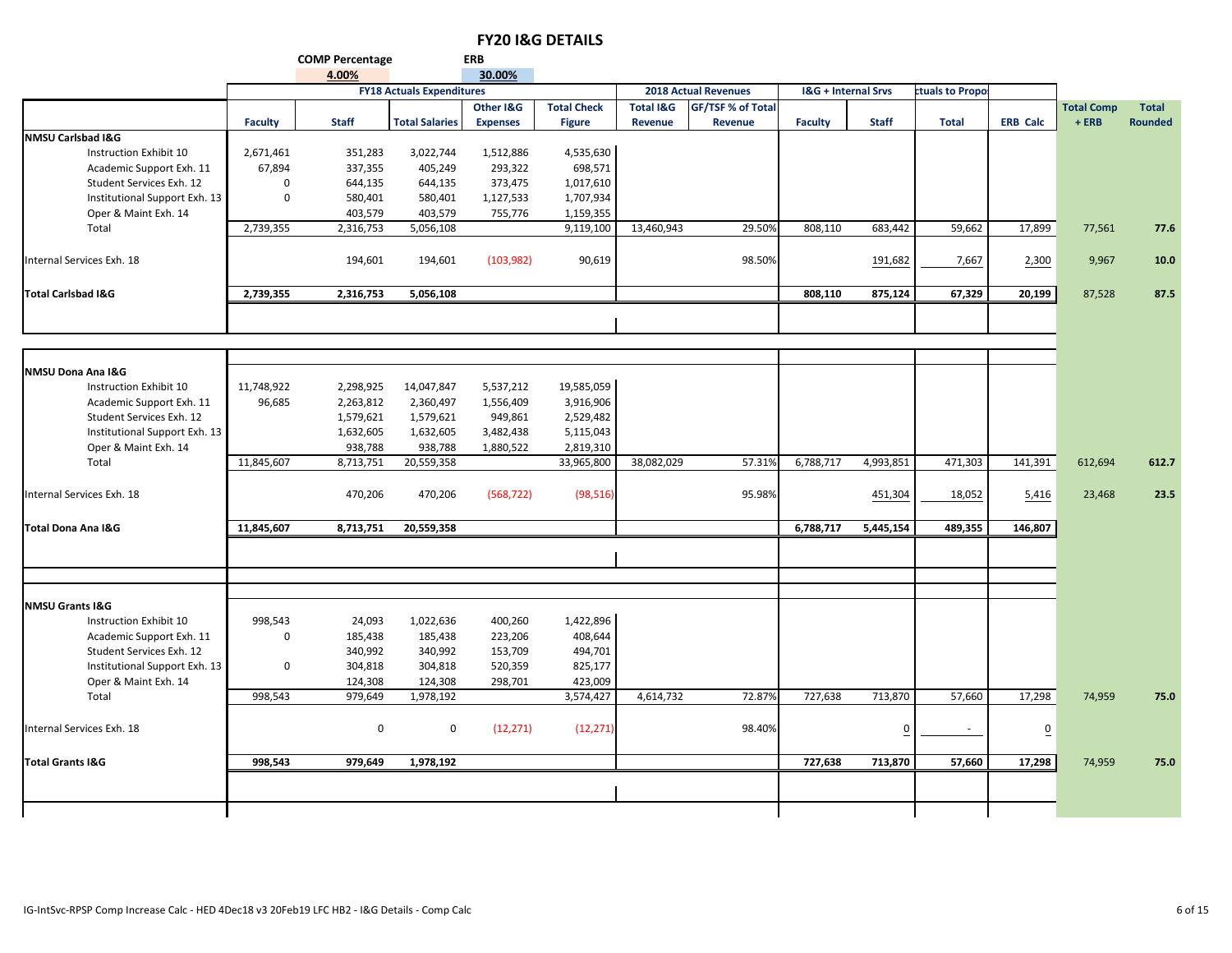|                               |                | <b>COMP Percentage</b> |                                  | <b>ERB</b>      |                    |                      |                             |                                |              |                  |                 |                   |                |
|-------------------------------|----------------|------------------------|----------------------------------|-----------------|--------------------|----------------------|-----------------------------|--------------------------------|--------------|------------------|-----------------|-------------------|----------------|
|                               |                | 4.00%                  |                                  | 30.00%          |                    |                      |                             |                                |              |                  |                 |                   |                |
|                               |                |                        | <b>FY18 Actuals Expenditures</b> |                 |                    |                      | <b>2018 Actual Revenues</b> | <b>I&amp;G + Internal Srvs</b> |              | ctuals to Propol |                 |                   |                |
|                               |                |                        |                                  | Other I&G       | <b>Total Check</b> | <b>Total I&amp;G</b> | <b>GF/TSF % of Total</b>    |                                |              |                  |                 | <b>Total Comp</b> | <b>Total</b>   |
|                               | <b>Faculty</b> | <b>Staff</b>           | <b>Total Salaries</b>            | <b>Expenses</b> | <b>Figure</b>      | Revenue              | Revenue                     | <b>Faculty</b>                 | <b>Staff</b> | <b>Total</b>     | <b>ERB Calc</b> | $+ERB$            | <b>Rounded</b> |
|                               |                |                        |                                  |                 |                    |                      |                             |                                |              |                  |                 |                   |                |
| <b>UNM Gallup I&amp;G</b>     |                |                        |                                  |                 |                    |                      |                             |                                |              |                  |                 |                   |                |
| Instruction Exhibit 10        | 4,178,963      | 586,016                | 4,764,979                        | 2,004,606       | 6,769,585          |                      |                             |                                |              |                  |                 |                   |                |
| Academic Support Exh. 11      | 314,975        | 387,811                | 702,786                          | 724,289         | 1,427,075          |                      |                             |                                |              |                  |                 |                   |                |
| Student Services Exh. 12      |                | 839,440                | 839,440                          | 332,751         | 1,172,191          |                      |                             |                                |              |                  |                 |                   |                |
| Institutional Support Exh. 13 | 149,058        | 887,629                | 1,036,687                        | 1,201,884       | 2,238,571          |                      |                             |                                |              |                  |                 |                   |                |
| Oper & Maint Exh. 14          |                | 605,413                | 605,413                          | 884,920         | 1,490,333          |                      |                             |                                |              |                  |                 |                   |                |
| Total                         | 4,642,996      | 3,306,309              | 7,949,305                        |                 | 13,097,755         | 14,492,556           | 59.34%                      | 2,755,154                      | 1,961,964    | 188,684          | 56,605          | 245,290           | 245.3          |
|                               |                |                        |                                  |                 |                    |                      |                             |                                |              |                  |                 |                   |                |
| Internal Services Exh. 18     |                |                        | $\mathbf 0$                      | 8,149           | 8,149              |                      | 0.00%                       |                                |              |                  | $\overline{0}$  |                   |                |
|                               |                |                        |                                  |                 |                    |                      |                             |                                |              |                  |                 |                   |                |
| <b>Total Gallup I&amp;G</b>   | 4,642,996      | 3,306,309              | 7,949,305                        |                 |                    |                      |                             | 2,755,154                      | 1,961,964    | 188,684          | 56,605          | 245,290           | 245.3          |
|                               |                |                        |                                  |                 |                    |                      |                             |                                |              |                  |                 |                   |                |
|                               |                |                        |                                  |                 |                    |                      |                             |                                |              |                  |                 |                   |                |

| Total Gallup I&G                | 4,642,996 | 3,306,309 | 7,949,305    |         |           |           |        | 2,755,154 | 1,961,964 | 188,684 | 56,605         | 245,290 | 245.3 |
|---------------------------------|-----------|-----------|--------------|---------|-----------|-----------|--------|-----------|-----------|---------|----------------|---------|-------|
|                                 |           |           |              |         |           |           |        |           |           |         |                |         |       |
|                                 |           |           |              |         |           |           |        |           |           |         |                |         |       |
| <b>UNM Los Alamos I&amp;G</b>   |           |           |              |         |           |           |        |           |           |         |                |         |       |
| Instruction Exhibit 10          | 982,790   | 74,687    | 1,057,477    | 347,743 | 1,405,220 |           |        |           |           |         |                |         |       |
| Academic Support Exh. 11        | 190,852   | 205,539   | 396,391      | 210,026 | 606,417   |           |        |           |           |         |                |         |       |
| Student Services Exh. 12        | 18,359    | 249,786   | 268,145      | 137,732 | 405,877   |           |        |           |           |         |                |         |       |
| Institutional Support Exh. 13   | 137,550   | 364,581   | 502,131      | 410,473 | 912,604   |           |        |           |           |         |                |         |       |
| Oper & Maint Exh. 14            |           | 68,460    | 68,460       | 286,273 | 354,733   |           |        |           |           |         |                |         |       |
| Total                           | 1,329,551 | 963,053   | 2,292,604    |         | 3,684,851 | 4,310,471 | 39.68% | 527,566   | 382,139   | 36,388  | 10,916         | 47,304  | 47.3  |
| Internal Services Exh. 18       |           | 0         | $\mathbf{0}$ | 0       |           |           | 0.00%  |           |           |         | $\overline{0}$ |         |       |
| <b>Total Los Alamos I&amp;G</b> | 1,329,551 | 963,053   | 2,292,604    |         |           |           |        | 527,566   | 382,139   | 36,388  | 10,916         | 47,304  | 47.3  |
|                                 |           |           |              |         |           |           |        |           |           |         |                |         |       |

| <b>UNM Taos I&amp;G</b>       |           |             |           |           |           |           |        |         |         |        |        |                |                          |
|-------------------------------|-----------|-------------|-----------|-----------|-----------|-----------|--------|---------|---------|--------|--------|----------------|--------------------------|
| Instruction Exhibit 10        | 1,709,943 | 23,631      | 1,733,574 | 640,152   | 2,373,726 |           |        |         |         |        |        |                |                          |
| Academic Support Exh. 11      | 72,525    | 225,119     | 297,644   | 158,069   | 455,713   |           |        |         |         |        |        |                |                          |
| Student Services Exh. 12      |           | 364,383     | 364,383   | 173,674   | 538,057   |           |        |         |         |        |        |                |                          |
| Institutional Support Exh. 13 | 219,304   | 752,810     | 972,114   | 1,091,736 | 2,063,850 |           |        |         |         |        |        |                |                          |
| Oper & Maint Exh. 14          |           | 319,873     | 319,873   | 775,960   | 1,095,833 |           |        |         |         |        |        |                |                          |
| Total                         | 2,001,772 | 1,685,816   | 3,687,588 |           | 6,527,178 | 7,057,028 | 49.57% | 992,278 | 835,659 | 73,118 | 21,935 | 95,053         | 95.1                     |
|                               |           |             |           |           |           |           |        |         |         |        |        |                |                          |
| Internal Services Exh. 18     |           | $\mathbf 0$ | 0         | 0         | $\Omega$  |           | 0.00%  |         |         |        | 0      | $\overline{a}$ | $\overline{\phantom{0}}$ |
|                               |           |             |           |           |           |           |        |         |         |        |        |                |                          |
| <b>Total Taos I&amp;G</b>     | 2,001,772 | 1,685,816   | 3,687,588 |           |           |           |        | 992,278 | 835,659 | 73,118 | 21,935 | 95,053         | 95.1                     |
|                               |           |             |           |           |           |           |        |         |         |        |        |                |                          |
|                               |           |             |           |           |           |           |        |         |         |        |        |                |                          |
|                               |           |             |           |           |           |           |        |         |         |        |        |                |                          |
|                               |           |             |           |           |           |           |        |         |         |        |        |                |                          |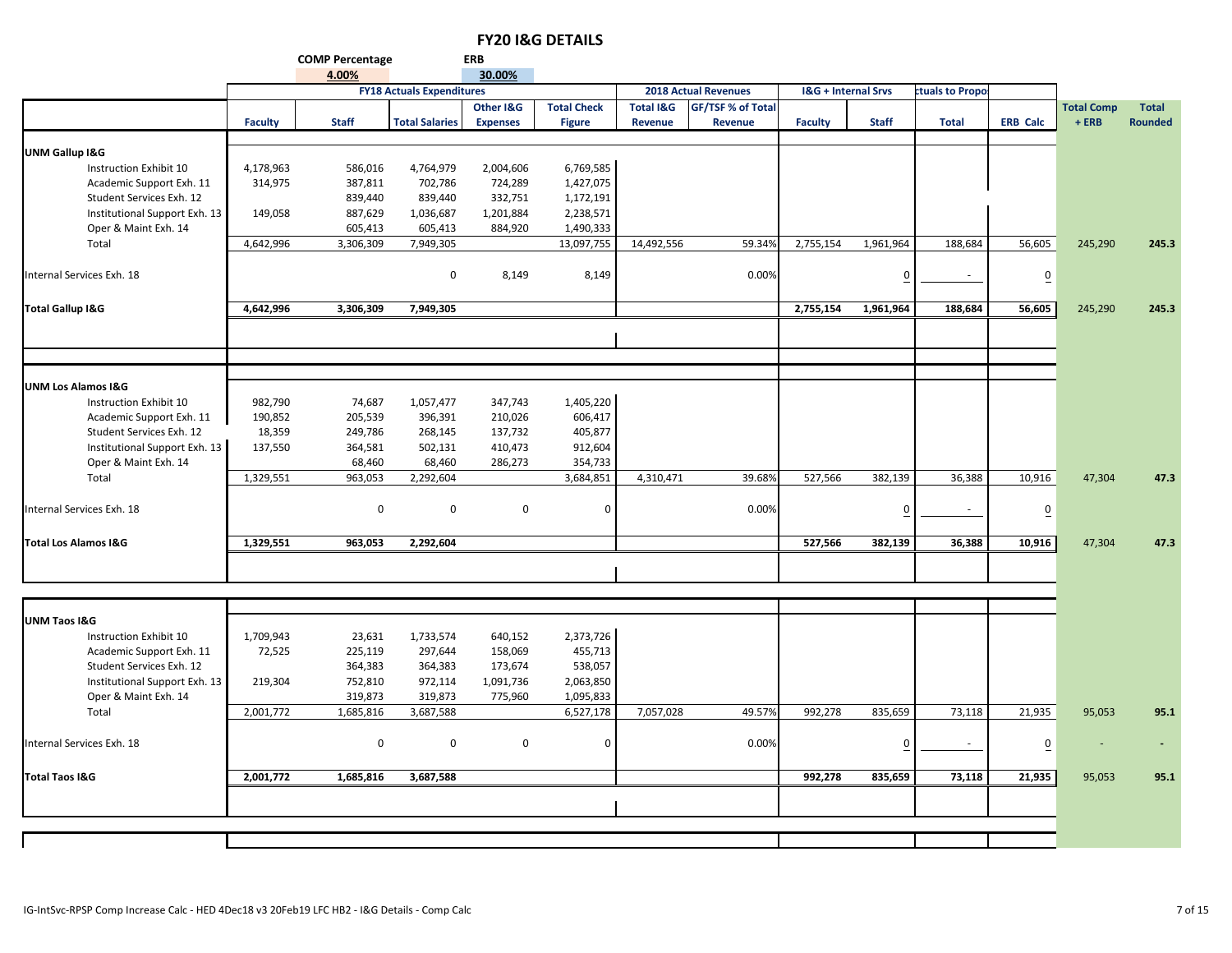**COMP Percentage ERB**

|                                             |                | 4.00%        |                                  | 30.00%          |                    |                      |                             |                |                                |                 |                 |                   |                |
|---------------------------------------------|----------------|--------------|----------------------------------|-----------------|--------------------|----------------------|-----------------------------|----------------|--------------------------------|-----------------|-----------------|-------------------|----------------|
|                                             |                |              | <b>FY18 Actuals Expenditures</b> |                 |                    |                      | <b>2018 Actual Revenues</b> |                | <b>I&amp;G + Internal Srvs</b> | ctuals to Propo |                 |                   |                |
|                                             |                |              |                                  | Other I&G       | <b>Total Check</b> | <b>Total I&amp;G</b> | GF/TSF % of Total           |                |                                |                 |                 | <b>Total Comp</b> | <b>Total</b>   |
|                                             | <b>Faculty</b> | <b>Staff</b> | <b>Total Salaries</b>            | <b>Expenses</b> | <b>Figure</b>      | Revenue              | Revenue                     | <b>Faculty</b> | <b>Staff</b>                   | <b>Total</b>    | <b>ERB Calc</b> | $+ERB$            | <b>Rounded</b> |
| <b>UNM Valencia I&amp;G</b>                 |                |              |                                  |                 |                    |                      |                             |                |                                |                 |                 |                   |                |
| Instruction Exhibit 10                      | 2,547,939      | 268,252      | 2,816,191                        | 1,254,622       | 4,070,813          |                      |                             |                |                                |                 |                 |                   |                |
| Academic Support Exh. 11                    | 213,650        | 520,972      | 734,622                          | 421,514         | 1,156,136          |                      |                             |                |                                |                 |                 |                   |                |
| Student Services Exh. 12                    |                | 638,015      | 638,015                          | 508,060         | 1,146,075          |                      |                             |                |                                |                 |                 |                   |                |
| Institutional Support Exh. 13               | 1,363          | 1,054,042    | 1,055,405                        | 634,369         | 1,689,774          |                      |                             |                |                                |                 |                 |                   |                |
| Oper & Maint Exh. 14                        |                | 275,353      | 275,353                          | 752,285         | 1,027,638          |                      |                             |                |                                |                 |                 |                   |                |
| Total                                       | 2,762,952      | 2,756,634    | 5,519,586                        |                 | 9,090,436          | 10,295,483           | 51.39%                      | 1,419,881      | 1,416,634                      | 113,461         | 34,038          | 147,499           | 147.5          |
| Internal Services Exh. 18                   |                | 11,207       | 11,207                           | 1,289           | 12,496             |                      | 89.45%                      |                | 10,024                         | 401             | 120             | 521               | 0.5            |
| <b>Total Valencia I&amp;G</b>               | 2,762,952      | 2,756,634    | 5,519,586                        |                 |                    |                      |                             | 1,419,881      | 1,426,658                      | 113,862         | 34,158          | 148,020           | 148.0          |
|                                             |                |              |                                  |                 |                    |                      |                             |                |                                |                 |                 |                   |                |
|                                             |                |              |                                  |                 |                    |                      |                             |                |                                |                 |                 |                   |                |
| <b>Central NM Community College I&amp;G</b> |                |              |                                  |                 |                    |                      |                             |                |                                |                 |                 |                   |                |
| Instruction Exhibit 10                      | 32,038,365     | 1,357,072    | 33,395,437                       | 22,001,072      | 55,396,509         |                      |                             |                |                                |                 |                 |                   |                |
| Academic Support Exh. 11                    | 146,198        | 7,854,389    | 8,000,587                        | 6,402,088       | 14,402,675         |                      |                             |                |                                |                 |                 |                   |                |
| Student Services Exh. 12                    | 3,624          | 10,362,828   | 10,366,452                       | 8,536,082       | 18,902,534         |                      |                             |                |                                |                 |                 |                   |                |
| Institutional Support Exh. 13               | 300            | 10,838,305   | 10,838,605                       | 9,497,497       | 20,336,102         |                      |                             |                |                                |                 |                 |                   |                |
| Oper & Maint Exh. 14                        |                | 4,049,651    | 4,049,651                        | 9,861,053       | 13,910,704         |                      |                             |                |                                |                 |                 |                   |                |
| Total                                       | 32,188,487     | 34,462,245   | 66,650,732                       |                 | 122,948,524        | 133,606,466          | 39.67%                      | 12,769,173     | 13,671,173                     | 1,057,614       | 317,284         | 1,374,898         | 1,374.9        |
| Internal Services Exh. 18                   |                | 4,269,831    | 4,269,831                        | (4,268,906)     | 925                |                      | 99.99%                      |                | 4,269,404                      | 170,776         | 51,233          | 222,009           | 222.0          |
| Total CNM I&G                               | 32,188,487     | 34,462,245   | 66,650,732                       |                 |                    |                      |                             | 12,769,173     | 17,940,577                     | 1,228,390       | 368,517         | 1,596,906         | 1,596.9        |
|                                             |                |              |                                  |                 |                    |                      |                             |                |                                |                 |                 |                   |                |
|                                             |                |              |                                  |                 |                    |                      |                             |                |                                |                 |                 |                   |                |
| <b>Clovis I&amp;G</b>                       |                |              |                                  |                 |                    |                      |                             |                |                                |                 |                 |                   |                |
| Instruction Exhibit 10                      | 3,734,618      | 415,248      | 4,149,866                        | 2,764,022       | 6,913,888          |                      |                             |                |                                |                 |                 |                   |                |
| Academic Support Exh. 11                    |                | 689,661      | 689,661                          | 494,791         | 1,184,452          |                      |                             |                |                                |                 |                 |                   |                |
| Student Services Exh. 12                    |                | 821,680      | 821,680                          | 675,475         | 1,497,155          |                      |                             |                |                                |                 |                 |                   |                |
| Institutional Support Exh. 13               |                | 1,222,364    | 1,222,364                        | 1,295,992       | 2,518,356          |                      |                             |                |                                |                 |                 |                   |                |
| Oper & Maint Exh. 14                        |                | 338,884      | 338,884                          | 1,477,376       | 1,816,260          |                      |                             |                |                                |                 |                 |                   |                |
| Total                                       | 3,734,618      | 3,487,837    | 7,222,455                        |                 | 13,930,111         | 14,806,559           | 63.28%                      | 2,363,266      | 2,207,103                      | 182,814         | 54,844          | 237,659           | 237.7          |
| Internal Services Exh. 18                   |                | 517,699      | 517,699                          | (651, 554)      | (133, 855)         |                      | 100.00%                     |                | 517,699                        | 20,708          | 6,212           | 26,920            | 26.9           |
| <b>Total Clovis I&amp;G</b>                 | 3,734,618      | 3,487,837    | 7,222,455                        |                 |                    |                      |                             | 2,363,266      | 2,724,802                      | 203.522         | 61,057          | 264,579           | 264.6          |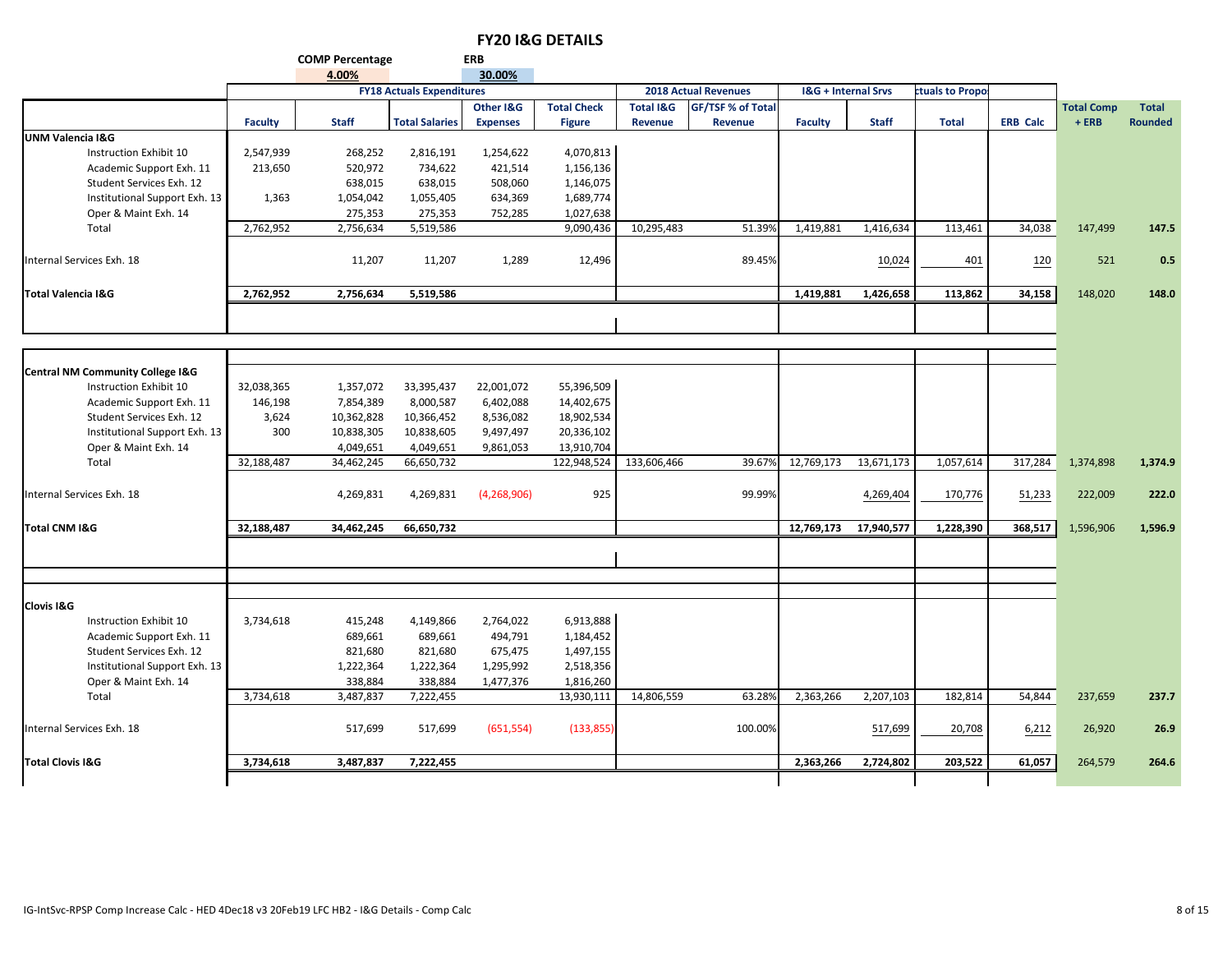|                                            |                |                        |                                  |                 | <b>FYZU I&amp;G DETAILS</b> |                      |                             |                                |              |                 |                 |                   |                |
|--------------------------------------------|----------------|------------------------|----------------------------------|-----------------|-----------------------------|----------------------|-----------------------------|--------------------------------|--------------|-----------------|-----------------|-------------------|----------------|
|                                            |                | <b>COMP Percentage</b> |                                  | <b>ERB</b>      |                             |                      |                             |                                |              |                 |                 |                   |                |
|                                            |                | 4.00%                  |                                  | 30.00%          |                             |                      |                             |                                |              |                 |                 |                   |                |
|                                            |                |                        | <b>FY18 Actuals Expenditures</b> |                 |                             |                      | <b>2018 Actual Revenues</b> | <b>I&amp;G + Internal Srvs</b> |              | ctuals to Propo |                 |                   |                |
|                                            |                |                        |                                  | Other I&G       | <b>Total Check</b>          | <b>Total I&amp;G</b> | <b>GF/TSF % of Total</b>    |                                |              |                 |                 | <b>Total Comp</b> | <b>Total</b>   |
|                                            | <b>Faculty</b> | <b>Staff</b>           | <b>Total Salaries</b>            | <b>Expenses</b> | <b>Figure</b>               | Revenue              | Revenue                     | <b>Faculty</b>                 | <b>Staff</b> | <b>Total</b>    | <b>ERB Calc</b> | $+ERB$            | <b>Rounded</b> |
|                                            |                |                        |                                  |                 |                             |                      |                             |                                |              |                 |                 |                   |                |
|                                            |                |                        |                                  |                 |                             |                      |                             |                                |              |                 |                 |                   |                |
|                                            |                |                        |                                  |                 |                             |                      |                             |                                |              |                 |                 |                   |                |
| Luna Community College I&G                 |                |                        |                                  |                 |                             |                      |                             |                                |              |                 |                 |                   |                |
| Instruction Exhibit 10                     | 1,578,976      | 575,913                | 2,154,889                        | 1,283,600       | 3,438,489                   |                      |                             |                                |              |                 |                 |                   |                |
| Academic Support Exh. 11                   |                | 220,881                | 220,881                          | 295,996         | 516,877                     |                      |                             |                                |              |                 |                 |                   |                |
| Student Services Exh. 12                   |                | 893,112                | 893,112                          | 769,642         | 1,662,754                   |                      |                             |                                |              |                 |                 |                   |                |
| Institutional Support Exh. 13              |                | 1,116,549              | 1,116,549                        | 943,302         | 2,059,851                   |                      |                             |                                |              |                 |                 |                   |                |
| Oper & Maint Exh. 14                       |                | 520,713                | 520,713                          | 1,434,135       | 1,954,848                   |                      |                             |                                |              |                 |                 |                   |                |
| Total                                      | 1,578,976      | 3,327,168              | 4,906,144                        |                 | 9,632,819                   | 10,322,341           | 72.93%                      | 1,151,547                      | 2,426,504    | 143,122         | 42,937          | 186,059           | 186.1          |
|                                            |                |                        |                                  |                 |                             |                      |                             |                                |              |                 |                 |                   |                |
| Internal Services Exh. 18                  |                | 304,703                | 304,703                          | (304, 703)      | $\Omega$                    |                      | 100.00%                     |                                | 304,703      | 12,188          | 3,656           | 15,844            | 15.8           |
|                                            |                |                        |                                  |                 |                             |                      |                             |                                |              |                 |                 |                   |                |
| Total Luna I&G                             | 1,578,976      | 3,327,168              | 4,906,144                        |                 |                             |                      |                             | 1,151,547                      | 2,731,207    | 155,310         | 46,593          | 201,903           | 201.9          |
|                                            |                |                        |                                  |                 |                             |                      |                             |                                |              |                 |                 |                   |                |
|                                            |                |                        |                                  |                 |                             |                      |                             |                                |              |                 |                 |                   |                |
|                                            |                |                        |                                  |                 |                             |                      |                             |                                |              |                 |                 |                   |                |
|                                            |                |                        |                                  |                 |                             |                      |                             |                                |              |                 |                 |                   |                |
| <b>Mesalands Community College I&amp;G</b> |                |                        |                                  |                 |                             |                      |                             |                                |              |                 |                 |                   |                |
| Instruction Exhibit 10                     | 1,144,214      | 116,493                | 1,260,707                        | 715,874         | 1,976,581                   |                      |                             |                                |              |                 |                 |                   |                |
| Academic Support Exh. 11                   |                | 324,069                | 324,069                          | 259,813         | 583,882                     |                      |                             |                                |              |                 |                 |                   |                |
| Student Services Exh. 12                   |                | 414,999                | 414,999                          | 274,626         | 689,625                     |                      |                             |                                |              |                 |                 |                   |                |
| Institutional Support Exh. 13              |                | 675,371                | 675,371                          | 456,228         | 1,131,599                   |                      |                             |                                |              |                 |                 |                   |                |
| Oper & Maint Exh. 14                       |                | 120,409                | 120,409                          | 471,418         | 591,827                     |                      |                             |                                |              |                 |                 |                   |                |
| Total                                      | 1,144,214      | 1,651,341              | 2,795,555                        |                 | 4,973,514                   | 5,058,625            | 76.39%                      | 874,065                        | 1,261,460    | 85,421          | 25,626          | 111,048           | 111.0          |
|                                            |                |                        |                                  |                 |                             |                      |                             |                                |              |                 |                 |                   |                |
| Internal Services Exh. 18                  |                | 154,782                | 154,782                          | (154, 841)      | (59)                        |                      | 100.00%                     |                                | 154,782      | 6,191           | 1,857           | 8,048             | 8.0            |
|                                            |                |                        |                                  |                 |                             |                      |                             |                                |              |                 |                 |                   |                |
| <b>Total Mesalands I&amp;G</b>             | 1,144,214      | 1,651,341              | 2,795,555                        |                 |                             |                      |                             | 874,065                        | 1,416,242    | 91,612          | 27,484          | 119,096           | 119.1          |
|                                            |                |                        |                                  |                 |                             |                      |                             |                                |              |                 |                 |                   |                |
|                                            |                |                        |                                  |                 |                             |                      |                             |                                |              |                 |                 |                   |                |
|                                            |                |                        |                                  |                 |                             |                      |                             |                                |              |                 |                 |                   |                |
|                                            |                |                        |                                  |                 |                             |                      |                             |                                |              |                 |                 |                   |                |
| NM Junior College I&G                      |                |                        |                                  |                 |                             |                      |                             |                                |              |                 |                 |                   |                |
| Instruction Exhibit 10                     | 5,181,975      | 1,306,411              | 6,488,386                        | 3,404,147       | 9,892,533                   |                      |                             |                                |              |                 |                 |                   |                |
| Academic Support Exh. 11                   | 13,894         | 1,332,812              | 1,346,706                        | 1,305,506       | 2,652,212                   |                      |                             |                                |              |                 |                 |                   |                |
| Student Services Exh. 12                   |                | 1,048,091              | 1,048,091                        | 906,949         | 1,955,040                   |                      |                             |                                |              |                 |                 |                   |                |
| Institutional Support Exh. 13              |                | 2,182,169              | 2,182,169                        | 1,635,603       | 3,817,772                   |                      |                             |                                |              |                 |                 |                   |                |
|                                            |                |                        |                                  |                 |                             |                      |                             |                                |              |                 |                 |                   |                |

Total 5,195,869 7,269,970 12,465,839 21,905,854 37,223,583 15.12% 785,615 1,099,219 75,393 22,618 98,011 **98.0**

Internal Services Exh. 18 590,193 590,193 (439,952) 150,241 100.00% 590,193 7,082 23,608 30,690 **30.7**

Total NMJC I&G 5,195,869 7,269,970 12,465,839 785,615 1,689,412 | 99,001 | 29,700 | 128,701 128.7

 $\mathbf{I}$ 

Oper & Maint Exh. 14 1,400,487 1,400,487 2,187,810 3,588,297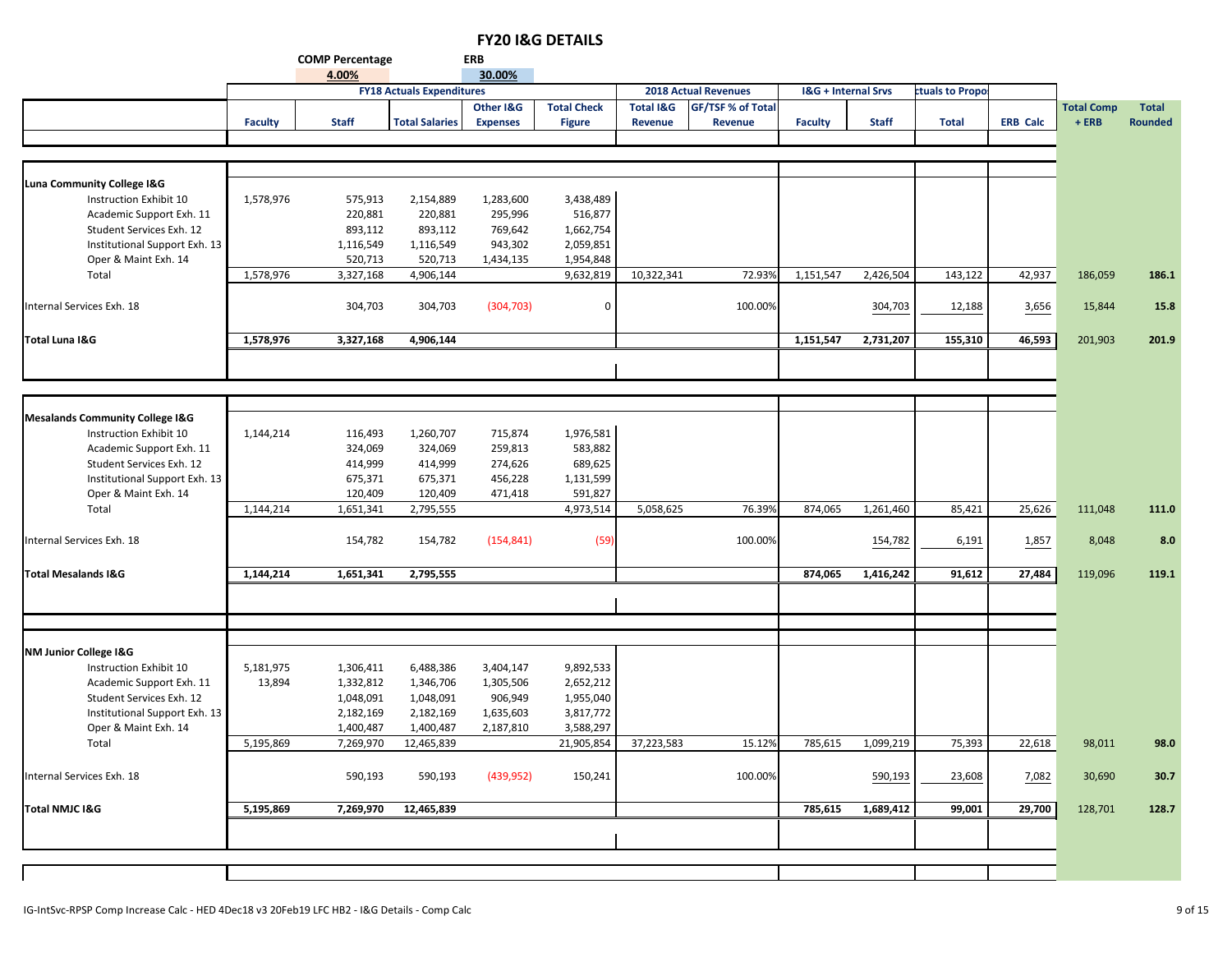| 30.00%<br>4.00%<br><b>FY18 Actuals Expenditures</b><br><b>2018 Actual Revenues</b><br><b>I&amp;G + Internal Srvs</b><br>ctuals to Propo<br><b>GF/TSF % of Total</b><br>Other I&G<br><b>Total Check</b><br><b>Total I&amp;G</b><br><b>Total Comp</b><br>$+ ERB$<br><b>Expenses</b><br><b>Revenue</b><br>Revenue<br><b>Faculty</b><br><b>Staff</b><br><b>Total Salaries</b><br><b>Figure</b><br><b>Faculty</b><br><b>Staff</b><br><b>Total</b><br><b>ERB Calc</b><br>San Juan College I&G<br>Instruction Exhibit 10<br>13,067,122<br>2,153,103<br>15,220,225<br>10,172,645<br>25,392,870<br>1,952,685<br>4,129,674<br>Academic Support Exh. 11<br>28,479<br>2,148,510<br>2,176,989<br>4,558,861<br>Student Services Exh. 12<br>1,042<br>2,588,915<br>2,589,957<br>1,968,904<br>Institutional Support Exh. 13<br>3,491,280<br>3,491,280<br>3,590,979<br>7,082,259<br>0<br>Oper & Maint Exh. 14<br>1,906,916<br>1,906,916<br>5,380,330<br>$\mathbf 0$<br>3,473,414<br>13,096,643<br>12,288,724<br>25,385,367<br>46,543,994<br>51,397,798<br>44.72%<br>5,856,819<br>5,495,517<br>454,093<br>136,228<br>Total<br>590,321<br>100.00%<br>Internal Services Exh. 18<br>1,319,018<br>1,319,018<br>3,852,260<br>5,171,278<br>1,319,018<br>52,761<br>15,828<br>68,589<br>13,096,643<br>6,814,535<br>152,056<br>Total SJC I&G<br>12,288,724<br>25,385,367<br>5,856,819<br>506,854<br>658,910<br>Santa Fe Community College I&G<br>Instruction Exhibit 10<br>7,695,244<br>9,871,416<br>5,579,769<br>15,451,185<br>2,176,172<br>3,225,191<br>Academic Support Exh. 11<br>1,819,062<br>1,406,129<br>1,819,062<br>Student Services Exh. 12<br>3,257,669<br>1,904,712<br>1,904,712<br>1,352,957<br>6,246,274<br>Institutional Support Exh. 13<br>3,214,537<br>3,214,537<br>3,031,737<br>Oper & Maint Exh. 14<br>1,475,252<br>1,475,252<br>2,754,257<br>4,229,509<br>27.10%<br>Total<br>7,695,244<br>10,589,735<br>18,284,979<br>32,409,828<br>35,331,593<br>2,085,411<br>2,869,818<br>198,210<br>59,463<br>257,673<br>100.00%<br>Internal Services Exh. 18<br>1,421,190<br>1,421,190<br>(1,413,945)<br>7,245<br>1,421,190<br>56,848<br>17,054<br>73,902<br>7,695,244<br>10,589,735<br>18,284,979<br>2,085,411<br>4,291,008<br>255,058<br>76,517<br><b>Total SFCC I&amp;G</b><br>331,575<br><b>NM Military Institute I&amp;G</b><br>Instruction Exhibit 10<br>6,534,008<br>10,244,216<br>378,691<br>6,912,699<br>3,331,517<br>494,587<br>1,212,787<br>Academic Support Exh. 11<br>718,200<br>718,200<br>2,051,531<br>Student Services Exh. 12<br>804,840<br>804,840<br>1,246,691<br>3,571,172<br>Institutional Support Exh. 13<br>1,792,160<br>1,792,160<br>1,779,012<br>Oper & Maint Exh. 14<br>3,416,597<br>1,419,458<br>1,419,458<br>1,997,139<br>6,534,008<br>33,245,718<br>3.95%<br>258,093<br>201,977<br>18,402<br>5,521<br>Total<br>5,113,349<br>11,647,357<br>20,496,303<br>23,923<br>494,056<br>494,056<br>(217, 379)<br>276,677<br>74.21%<br>14,666<br>Internal Services Exh. 18<br>366,639<br>4,400<br>19,066 |  | <b>COMP Percentage</b> | <b>ERB</b> |  |  |  |  |                |
|-------------------------------------------------------------------------------------------------------------------------------------------------------------------------------------------------------------------------------------------------------------------------------------------------------------------------------------------------------------------------------------------------------------------------------------------------------------------------------------------------------------------------------------------------------------------------------------------------------------------------------------------------------------------------------------------------------------------------------------------------------------------------------------------------------------------------------------------------------------------------------------------------------------------------------------------------------------------------------------------------------------------------------------------------------------------------------------------------------------------------------------------------------------------------------------------------------------------------------------------------------------------------------------------------------------------------------------------------------------------------------------------------------------------------------------------------------------------------------------------------------------------------------------------------------------------------------------------------------------------------------------------------------------------------------------------------------------------------------------------------------------------------------------------------------------------------------------------------------------------------------------------------------------------------------------------------------------------------------------------------------------------------------------------------------------------------------------------------------------------------------------------------------------------------------------------------------------------------------------------------------------------------------------------------------------------------------------------------------------------------------------------------------------------------------------------------------------------------------------------------------------------------------------------------------------------------------------------------------------------------------------------------------------------------------------------------------------------------------------------------------------------------------------------------------------------------------------------------------------------------------------------------------------------------------------------------------------------------------------------------------|--|------------------------|------------|--|--|--|--|----------------|
|                                                                                                                                                                                                                                                                                                                                                                                                                                                                                                                                                                                                                                                                                                                                                                                                                                                                                                                                                                                                                                                                                                                                                                                                                                                                                                                                                                                                                                                                                                                                                                                                                                                                                                                                                                                                                                                                                                                                                                                                                                                                                                                                                                                                                                                                                                                                                                                                                                                                                                                                                                                                                                                                                                                                                                                                                                                                                                                                                                                                       |  |                        |            |  |  |  |  |                |
|                                                                                                                                                                                                                                                                                                                                                                                                                                                                                                                                                                                                                                                                                                                                                                                                                                                                                                                                                                                                                                                                                                                                                                                                                                                                                                                                                                                                                                                                                                                                                                                                                                                                                                                                                                                                                                                                                                                                                                                                                                                                                                                                                                                                                                                                                                                                                                                                                                                                                                                                                                                                                                                                                                                                                                                                                                                                                                                                                                                                       |  |                        |            |  |  |  |  |                |
|                                                                                                                                                                                                                                                                                                                                                                                                                                                                                                                                                                                                                                                                                                                                                                                                                                                                                                                                                                                                                                                                                                                                                                                                                                                                                                                                                                                                                                                                                                                                                                                                                                                                                                                                                                                                                                                                                                                                                                                                                                                                                                                                                                                                                                                                                                                                                                                                                                                                                                                                                                                                                                                                                                                                                                                                                                                                                                                                                                                                       |  |                        |            |  |  |  |  | <b>Total</b>   |
|                                                                                                                                                                                                                                                                                                                                                                                                                                                                                                                                                                                                                                                                                                                                                                                                                                                                                                                                                                                                                                                                                                                                                                                                                                                                                                                                                                                                                                                                                                                                                                                                                                                                                                                                                                                                                                                                                                                                                                                                                                                                                                                                                                                                                                                                                                                                                                                                                                                                                                                                                                                                                                                                                                                                                                                                                                                                                                                                                                                                       |  |                        |            |  |  |  |  | <b>Rounded</b> |
|                                                                                                                                                                                                                                                                                                                                                                                                                                                                                                                                                                                                                                                                                                                                                                                                                                                                                                                                                                                                                                                                                                                                                                                                                                                                                                                                                                                                                                                                                                                                                                                                                                                                                                                                                                                                                                                                                                                                                                                                                                                                                                                                                                                                                                                                                                                                                                                                                                                                                                                                                                                                                                                                                                                                                                                                                                                                                                                                                                                                       |  |                        |            |  |  |  |  |                |
|                                                                                                                                                                                                                                                                                                                                                                                                                                                                                                                                                                                                                                                                                                                                                                                                                                                                                                                                                                                                                                                                                                                                                                                                                                                                                                                                                                                                                                                                                                                                                                                                                                                                                                                                                                                                                                                                                                                                                                                                                                                                                                                                                                                                                                                                                                                                                                                                                                                                                                                                                                                                                                                                                                                                                                                                                                                                                                                                                                                                       |  |                        |            |  |  |  |  |                |
|                                                                                                                                                                                                                                                                                                                                                                                                                                                                                                                                                                                                                                                                                                                                                                                                                                                                                                                                                                                                                                                                                                                                                                                                                                                                                                                                                                                                                                                                                                                                                                                                                                                                                                                                                                                                                                                                                                                                                                                                                                                                                                                                                                                                                                                                                                                                                                                                                                                                                                                                                                                                                                                                                                                                                                                                                                                                                                                                                                                                       |  |                        |            |  |  |  |  |                |
|                                                                                                                                                                                                                                                                                                                                                                                                                                                                                                                                                                                                                                                                                                                                                                                                                                                                                                                                                                                                                                                                                                                                                                                                                                                                                                                                                                                                                                                                                                                                                                                                                                                                                                                                                                                                                                                                                                                                                                                                                                                                                                                                                                                                                                                                                                                                                                                                                                                                                                                                                                                                                                                                                                                                                                                                                                                                                                                                                                                                       |  |                        |            |  |  |  |  |                |
|                                                                                                                                                                                                                                                                                                                                                                                                                                                                                                                                                                                                                                                                                                                                                                                                                                                                                                                                                                                                                                                                                                                                                                                                                                                                                                                                                                                                                                                                                                                                                                                                                                                                                                                                                                                                                                                                                                                                                                                                                                                                                                                                                                                                                                                                                                                                                                                                                                                                                                                                                                                                                                                                                                                                                                                                                                                                                                                                                                                                       |  |                        |            |  |  |  |  |                |
|                                                                                                                                                                                                                                                                                                                                                                                                                                                                                                                                                                                                                                                                                                                                                                                                                                                                                                                                                                                                                                                                                                                                                                                                                                                                                                                                                                                                                                                                                                                                                                                                                                                                                                                                                                                                                                                                                                                                                                                                                                                                                                                                                                                                                                                                                                                                                                                                                                                                                                                                                                                                                                                                                                                                                                                                                                                                                                                                                                                                       |  |                        |            |  |  |  |  |                |
|                                                                                                                                                                                                                                                                                                                                                                                                                                                                                                                                                                                                                                                                                                                                                                                                                                                                                                                                                                                                                                                                                                                                                                                                                                                                                                                                                                                                                                                                                                                                                                                                                                                                                                                                                                                                                                                                                                                                                                                                                                                                                                                                                                                                                                                                                                                                                                                                                                                                                                                                                                                                                                                                                                                                                                                                                                                                                                                                                                                                       |  |                        |            |  |  |  |  | 590.3          |
|                                                                                                                                                                                                                                                                                                                                                                                                                                                                                                                                                                                                                                                                                                                                                                                                                                                                                                                                                                                                                                                                                                                                                                                                                                                                                                                                                                                                                                                                                                                                                                                                                                                                                                                                                                                                                                                                                                                                                                                                                                                                                                                                                                                                                                                                                                                                                                                                                                                                                                                                                                                                                                                                                                                                                                                                                                                                                                                                                                                                       |  |                        |            |  |  |  |  | 68.6           |
|                                                                                                                                                                                                                                                                                                                                                                                                                                                                                                                                                                                                                                                                                                                                                                                                                                                                                                                                                                                                                                                                                                                                                                                                                                                                                                                                                                                                                                                                                                                                                                                                                                                                                                                                                                                                                                                                                                                                                                                                                                                                                                                                                                                                                                                                                                                                                                                                                                                                                                                                                                                                                                                                                                                                                                                                                                                                                                                                                                                                       |  |                        |            |  |  |  |  | 658.9          |
|                                                                                                                                                                                                                                                                                                                                                                                                                                                                                                                                                                                                                                                                                                                                                                                                                                                                                                                                                                                                                                                                                                                                                                                                                                                                                                                                                                                                                                                                                                                                                                                                                                                                                                                                                                                                                                                                                                                                                                                                                                                                                                                                                                                                                                                                                                                                                                                                                                                                                                                                                                                                                                                                                                                                                                                                                                                                                                                                                                                                       |  |                        |            |  |  |  |  |                |
|                                                                                                                                                                                                                                                                                                                                                                                                                                                                                                                                                                                                                                                                                                                                                                                                                                                                                                                                                                                                                                                                                                                                                                                                                                                                                                                                                                                                                                                                                                                                                                                                                                                                                                                                                                                                                                                                                                                                                                                                                                                                                                                                                                                                                                                                                                                                                                                                                                                                                                                                                                                                                                                                                                                                                                                                                                                                                                                                                                                                       |  |                        |            |  |  |  |  |                |
|                                                                                                                                                                                                                                                                                                                                                                                                                                                                                                                                                                                                                                                                                                                                                                                                                                                                                                                                                                                                                                                                                                                                                                                                                                                                                                                                                                                                                                                                                                                                                                                                                                                                                                                                                                                                                                                                                                                                                                                                                                                                                                                                                                                                                                                                                                                                                                                                                                                                                                                                                                                                                                                                                                                                                                                                                                                                                                                                                                                                       |  |                        |            |  |  |  |  |                |
|                                                                                                                                                                                                                                                                                                                                                                                                                                                                                                                                                                                                                                                                                                                                                                                                                                                                                                                                                                                                                                                                                                                                                                                                                                                                                                                                                                                                                                                                                                                                                                                                                                                                                                                                                                                                                                                                                                                                                                                                                                                                                                                                                                                                                                                                                                                                                                                                                                                                                                                                                                                                                                                                                                                                                                                                                                                                                                                                                                                                       |  |                        |            |  |  |  |  |                |
|                                                                                                                                                                                                                                                                                                                                                                                                                                                                                                                                                                                                                                                                                                                                                                                                                                                                                                                                                                                                                                                                                                                                                                                                                                                                                                                                                                                                                                                                                                                                                                                                                                                                                                                                                                                                                                                                                                                                                                                                                                                                                                                                                                                                                                                                                                                                                                                                                                                                                                                                                                                                                                                                                                                                                                                                                                                                                                                                                                                                       |  |                        |            |  |  |  |  |                |
|                                                                                                                                                                                                                                                                                                                                                                                                                                                                                                                                                                                                                                                                                                                                                                                                                                                                                                                                                                                                                                                                                                                                                                                                                                                                                                                                                                                                                                                                                                                                                                                                                                                                                                                                                                                                                                                                                                                                                                                                                                                                                                                                                                                                                                                                                                                                                                                                                                                                                                                                                                                                                                                                                                                                                                                                                                                                                                                                                                                                       |  |                        |            |  |  |  |  |                |
|                                                                                                                                                                                                                                                                                                                                                                                                                                                                                                                                                                                                                                                                                                                                                                                                                                                                                                                                                                                                                                                                                                                                                                                                                                                                                                                                                                                                                                                                                                                                                                                                                                                                                                                                                                                                                                                                                                                                                                                                                                                                                                                                                                                                                                                                                                                                                                                                                                                                                                                                                                                                                                                                                                                                                                                                                                                                                                                                                                                                       |  |                        |            |  |  |  |  |                |
|                                                                                                                                                                                                                                                                                                                                                                                                                                                                                                                                                                                                                                                                                                                                                                                                                                                                                                                                                                                                                                                                                                                                                                                                                                                                                                                                                                                                                                                                                                                                                                                                                                                                                                                                                                                                                                                                                                                                                                                                                                                                                                                                                                                                                                                                                                                                                                                                                                                                                                                                                                                                                                                                                                                                                                                                                                                                                                                                                                                                       |  |                        |            |  |  |  |  |                |
|                                                                                                                                                                                                                                                                                                                                                                                                                                                                                                                                                                                                                                                                                                                                                                                                                                                                                                                                                                                                                                                                                                                                                                                                                                                                                                                                                                                                                                                                                                                                                                                                                                                                                                                                                                                                                                                                                                                                                                                                                                                                                                                                                                                                                                                                                                                                                                                                                                                                                                                                                                                                                                                                                                                                                                                                                                                                                                                                                                                                       |  |                        |            |  |  |  |  | 257.7          |
|                                                                                                                                                                                                                                                                                                                                                                                                                                                                                                                                                                                                                                                                                                                                                                                                                                                                                                                                                                                                                                                                                                                                                                                                                                                                                                                                                                                                                                                                                                                                                                                                                                                                                                                                                                                                                                                                                                                                                                                                                                                                                                                                                                                                                                                                                                                                                                                                                                                                                                                                                                                                                                                                                                                                                                                                                                                                                                                                                                                                       |  |                        |            |  |  |  |  | 73.9           |
|                                                                                                                                                                                                                                                                                                                                                                                                                                                                                                                                                                                                                                                                                                                                                                                                                                                                                                                                                                                                                                                                                                                                                                                                                                                                                                                                                                                                                                                                                                                                                                                                                                                                                                                                                                                                                                                                                                                                                                                                                                                                                                                                                                                                                                                                                                                                                                                                                                                                                                                                                                                                                                                                                                                                                                                                                                                                                                                                                                                                       |  |                        |            |  |  |  |  | 331.6          |
|                                                                                                                                                                                                                                                                                                                                                                                                                                                                                                                                                                                                                                                                                                                                                                                                                                                                                                                                                                                                                                                                                                                                                                                                                                                                                                                                                                                                                                                                                                                                                                                                                                                                                                                                                                                                                                                                                                                                                                                                                                                                                                                                                                                                                                                                                                                                                                                                                                                                                                                                                                                                                                                                                                                                                                                                                                                                                                                                                                                                       |  |                        |            |  |  |  |  |                |
|                                                                                                                                                                                                                                                                                                                                                                                                                                                                                                                                                                                                                                                                                                                                                                                                                                                                                                                                                                                                                                                                                                                                                                                                                                                                                                                                                                                                                                                                                                                                                                                                                                                                                                                                                                                                                                                                                                                                                                                                                                                                                                                                                                                                                                                                                                                                                                                                                                                                                                                                                                                                                                                                                                                                                                                                                                                                                                                                                                                                       |  |                        |            |  |  |  |  |                |
|                                                                                                                                                                                                                                                                                                                                                                                                                                                                                                                                                                                                                                                                                                                                                                                                                                                                                                                                                                                                                                                                                                                                                                                                                                                                                                                                                                                                                                                                                                                                                                                                                                                                                                                                                                                                                                                                                                                                                                                                                                                                                                                                                                                                                                                                                                                                                                                                                                                                                                                                                                                                                                                                                                                                                                                                                                                                                                                                                                                                       |  |                        |            |  |  |  |  |                |
|                                                                                                                                                                                                                                                                                                                                                                                                                                                                                                                                                                                                                                                                                                                                                                                                                                                                                                                                                                                                                                                                                                                                                                                                                                                                                                                                                                                                                                                                                                                                                                                                                                                                                                                                                                                                                                                                                                                                                                                                                                                                                                                                                                                                                                                                                                                                                                                                                                                                                                                                                                                                                                                                                                                                                                                                                                                                                                                                                                                                       |  |                        |            |  |  |  |  |                |
|                                                                                                                                                                                                                                                                                                                                                                                                                                                                                                                                                                                                                                                                                                                                                                                                                                                                                                                                                                                                                                                                                                                                                                                                                                                                                                                                                                                                                                                                                                                                                                                                                                                                                                                                                                                                                                                                                                                                                                                                                                                                                                                                                                                                                                                                                                                                                                                                                                                                                                                                                                                                                                                                                                                                                                                                                                                                                                                                                                                                       |  |                        |            |  |  |  |  |                |
|                                                                                                                                                                                                                                                                                                                                                                                                                                                                                                                                                                                                                                                                                                                                                                                                                                                                                                                                                                                                                                                                                                                                                                                                                                                                                                                                                                                                                                                                                                                                                                                                                                                                                                                                                                                                                                                                                                                                                                                                                                                                                                                                                                                                                                                                                                                                                                                                                                                                                                                                                                                                                                                                                                                                                                                                                                                                                                                                                                                                       |  |                        |            |  |  |  |  |                |
|                                                                                                                                                                                                                                                                                                                                                                                                                                                                                                                                                                                                                                                                                                                                                                                                                                                                                                                                                                                                                                                                                                                                                                                                                                                                                                                                                                                                                                                                                                                                                                                                                                                                                                                                                                                                                                                                                                                                                                                                                                                                                                                                                                                                                                                                                                                                                                                                                                                                                                                                                                                                                                                                                                                                                                                                                                                                                                                                                                                                       |  |                        |            |  |  |  |  |                |
|                                                                                                                                                                                                                                                                                                                                                                                                                                                                                                                                                                                                                                                                                                                                                                                                                                                                                                                                                                                                                                                                                                                                                                                                                                                                                                                                                                                                                                                                                                                                                                                                                                                                                                                                                                                                                                                                                                                                                                                                                                                                                                                                                                                                                                                                                                                                                                                                                                                                                                                                                                                                                                                                                                                                                                                                                                                                                                                                                                                                       |  |                        |            |  |  |  |  |                |
|                                                                                                                                                                                                                                                                                                                                                                                                                                                                                                                                                                                                                                                                                                                                                                                                                                                                                                                                                                                                                                                                                                                                                                                                                                                                                                                                                                                                                                                                                                                                                                                                                                                                                                                                                                                                                                                                                                                                                                                                                                                                                                                                                                                                                                                                                                                                                                                                                                                                                                                                                                                                                                                                                                                                                                                                                                                                                                                                                                                                       |  |                        |            |  |  |  |  | 23.9           |
|                                                                                                                                                                                                                                                                                                                                                                                                                                                                                                                                                                                                                                                                                                                                                                                                                                                                                                                                                                                                                                                                                                                                                                                                                                                                                                                                                                                                                                                                                                                                                                                                                                                                                                                                                                                                                                                                                                                                                                                                                                                                                                                                                                                                                                                                                                                                                                                                                                                                                                                                                                                                                                                                                                                                                                                                                                                                                                                                                                                                       |  |                        |            |  |  |  |  | 19.1           |
| 9,921<br>6,534,008<br>5,113,349<br>11,647,357<br>258.093<br>568.616<br>33,068<br>42.989<br>Total NMMI I&G                                                                                                                                                                                                                                                                                                                                                                                                                                                                                                                                                                                                                                                                                                                                                                                                                                                                                                                                                                                                                                                                                                                                                                                                                                                                                                                                                                                                                                                                                                                                                                                                                                                                                                                                                                                                                                                                                                                                                                                                                                                                                                                                                                                                                                                                                                                                                                                                                                                                                                                                                                                                                                                                                                                                                                                                                                                                                             |  |                        |            |  |  |  |  | 43.0           |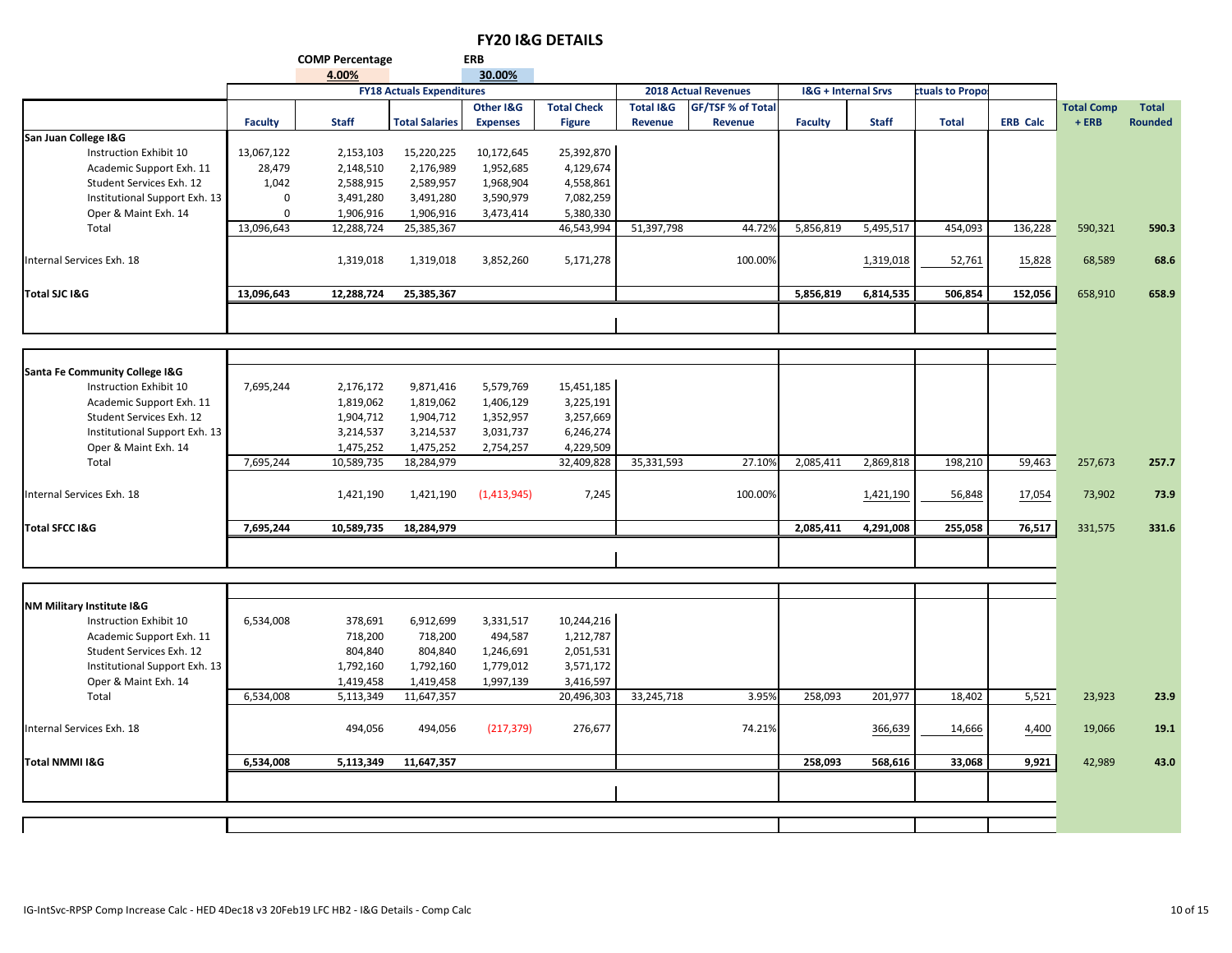|                                                 |           | <b>COMP Percentage</b> |                                  | <b>ERB</b>      |                    |                      |                             |                                |              |                 |                 |                      |                |
|-------------------------------------------------|-----------|------------------------|----------------------------------|-----------------|--------------------|----------------------|-----------------------------|--------------------------------|--------------|-----------------|-----------------|----------------------|----------------|
|                                                 |           | 4.00%                  |                                  | 30.00%          |                    |                      |                             |                                |              |                 |                 |                      |                |
|                                                 |           |                        | <b>FY18 Actuals Expenditures</b> |                 |                    |                      | <b>2018 Actual Revenues</b> | <b>I&amp;G + Internal Srvs</b> |              | ctuals to Propo |                 |                      |                |
|                                                 |           |                        |                                  | Other I&G       | <b>Total Check</b> | <b>Total I&amp;G</b> | <b>GF/TSF % of Total</b>    |                                |              |                 |                 | <b>Total Comp</b>    | <b>Total</b>   |
|                                                 | Faculty   | <b>Staff</b>           | <b>Total Salaries</b>            | <b>Expenses</b> | <b>Figure</b>      | Revenue              | Revenue                     | <b>Faculty</b>                 | <b>Staff</b> | <b>Total</b>    | <b>ERB Calc</b> | $+ERB$               | <b>Rounded</b> |
| NM School for the Blind & Visually Impaired I&G |           |                        |                                  |                 |                    |                      |                             |                                |              |                 |                 |                      |                |
| Instruction Exhibit 10                          | 2,132,099 | 1,110,745              | 3,242,844                        | 1,690,809       | 4,933,653          |                      |                             |                                |              |                 |                 |                      |                |
| Academic Support Exh. 11                        |           | 2,358,433              | 2,358,433                        | 1,013,968       | 3,372,401          |                      |                             |                                |              |                 |                 |                      |                |
| Student Services Exh. 12                        |           | 893,389                | 893,389                          | 580,312         | 1,473,701          |                      |                             |                                |              |                 |                 |                      |                |
| Institutional Support Exh. 13                   |           | 1,319,847              | 1,319,847                        | 981,575         | 2,301,422          |                      |                             |                                |              |                 |                 |                      |                |
| Oper & Maint Exh. 14                            |           | 615,251                | 615,251                          | 1,070,855       | 1,686,106          |                      |                             |                                |              |                 |                 |                      |                |
| Total                                           | 2,132,099 | 6,297,665              | 8,429,764                        |                 | 13,767,283         | 14,588,718           | 9.02%                       | 192,315                        | 568,049      | 30,414          | 9,124           | 39,539               | 39.5           |
| Internal Services Exh. 18                       |           | $\mathbf 0$            | 0                                |                 | $\mathbf 0$        |                      | 0.00%                       |                                |              | $\sim$          | $\overline{0}$  |                      |                |
| <b>Total NMSBVI I&amp;G</b>                     | 2,132,099 | 6,297,665              | 8,429,764                        |                 |                    |                      |                             | 192.315                        | 568.049      | 30,414          | 9,124           | 39,539               | 39.5           |
|                                                 |           |                        |                                  |                 |                    |                      |                             |                                |              |                 |                 |                      |                |
|                                                 |           |                        |                                  |                 |                    |                      |                             |                                |              |                 |                 |                      |                |
| <b>NM School for the Deaf I&amp;G</b>           |           |                        |                                  |                 |                    |                      |                             |                                |              |                 |                 |                      |                |
| Instruction Exhibit 10                          | 1,457,746 | 665,394                | 2,123,140                        | 1,085,807       | 3,208,947          |                      |                             |                                |              |                 |                 |                      |                |
| Academic Support Exh. 11                        |           | 2,702,116              | 2,702,116                        | 1,353,968       | 4,056,084          |                      |                             |                                |              |                 |                 |                      |                |
| Student Services Exh. 12                        |           | 1,909,000              | 1,909,000                        | 1,019,395       | 2,928,395          |                      |                             |                                |              |                 |                 |                      |                |
| Institutional Support Exh. 13                   |           | 1,443,302              | 1,443,302                        | 1,273,806       | 2,717,108          |                      |                             |                                |              |                 |                 |                      |                |
| Oper & Maint Exh. 14                            |           | 880,513                | 880,513                          | 1,427,944       | 2,308,457          |                      |                             |                                |              |                 |                 |                      |                |
| Total                                           | 1,457,746 | 7,600,325              | 9,058,071                        |                 | 15,218,991         | 17,454,441           | 23.24%                      | 338,780                        | 1,766,316    | 84,203          | 25,261          | 109,464              | 109.5          |
| Internal Services Exh. 18                       |           | 0                      | 0                                |                 | $\Omega$           |                      | 0.00%                       |                                |              |                 | 0               |                      |                |
| <b>Total NMSD I&amp;G</b>                       | 1,457,746 | 7,600,325              | 9,058,071                        |                 |                    |                      |                             | 338,780                        | 1,766,316    | 84,203          | 25,261          | 109,464              | 109.5          |
|                                                 |           |                        |                                  |                 |                    |                      |                             |                                |              |                 |                 |                      |                |
|                                                 |           |                        |                                  |                 |                    |                      |                             |                                |              | 14,352,611      |                 | 4,305,783 18,658,394 | 18,658.4       |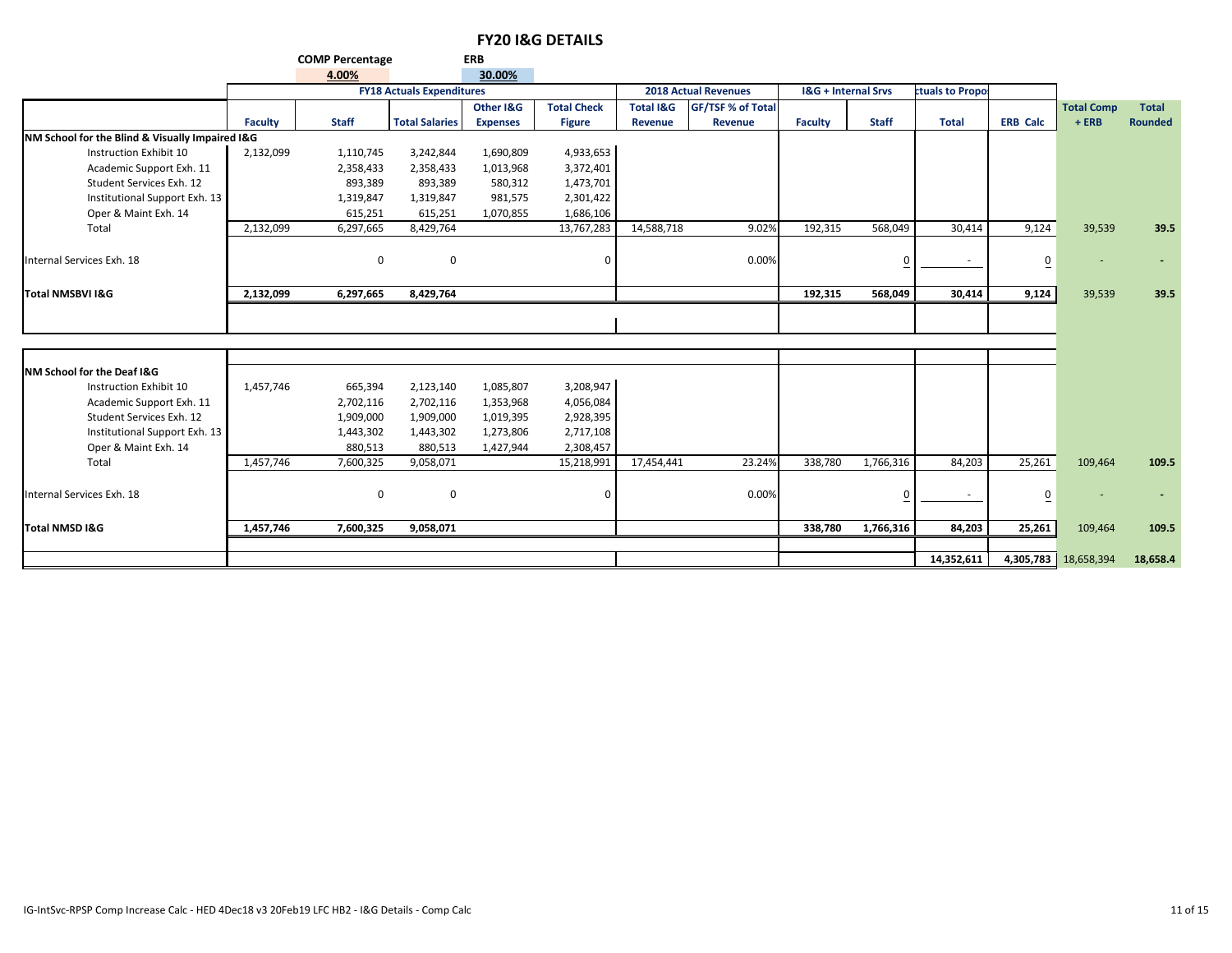#### **FY20 RPSP COMPENSATION DETAILS**

| <b>FY20 Legislative Salary Increase</b> | $0.00\%$ |
|-----------------------------------------|----------|
| <b>FY20 Faculty Salary Increase</b>     | 4.00%    |
| <b>FY20 Staff Salary Increase</b>       | $4.00\%$ |
| <b>FY20 Faculty ERB Increase</b>        | $0.00\%$ |
| <b>FY20 Staff ERB Increase</b>          | $0.00\%$ |

|                                                       |                | <b>ROA Actual Expend</b> | <b>2018 ROA Actual Revenues</b>      |                                                               |                                          |             | <b>State Supported Salaries</b> |            | <b>FY20 Legislative Comp Applied</b> | <b>FY20 Proposed Comp Increase</b> |              |                |              |           |
|-------------------------------------------------------|----------------|--------------------------|--------------------------------------|---------------------------------------------------------------|------------------------------------------|-------------|---------------------------------|------------|--------------------------------------|------------------------------------|--------------|----------------|--------------|-----------|
|                                                       |                |                          |                                      |                                                               |                                          |             |                                 |            |                                      |                                    |              |                |              |           |
|                                                       | Exhibit        | Total                    | <b>Total Unrestricted</b><br>Revenue | <b>Total Restricted</b><br>Revenue (NMSU only,<br>see Note 3) | Supported<br>Revenues as a<br>% of Total | Faculty     | <b>Staff</b>                    | Total      | Faculty                              | <b>Staff</b>                       | <b>Total</b> | Faculty        | <b>Staff</b> | Total     |
| <b>UNIVERSITY OF NEW MEXICO</b>                       |                |                          |                                      |                                                               |                                          |             |                                 |            |                                      |                                    |              |                |              |           |
| Athletics                                             | 21             | 11,240,784               | \$31,173,733                         |                                                               | 8.40%                                    | \$420       | \$943,340                       | \$943,760  | \$546                                | \$1,226,342                        | \$1,226,888  | \$22           | \$49,054     | \$49,076  |
| Educational television (KNME)                         | 17             | 2,025,323                | 5,559,655                            |                                                               | 19.43%                                   | $\mathbf 0$ | 393,505                         | 393,505    | $\mathbf 0$                          | 511,557                            | 511,557      | $\mathbf 0$    | 20,462       | 20,462    |
| Gallup - nurse expansion                              | <b>1&amp;G</b> |                          |                                      |                                                               |                                          |             |                                 | $\Omega$   |                                      |                                    |              |                |              |           |
| Research & Public Service Projects:                   |                |                          |                                      |                                                               |                                          |             |                                 | $\Omega$   |                                      |                                    |              |                |              |           |
| Judicial selection                                    | 17             | 13,087                   | 21,018                               |                                                               | 99.91%                                   | 4,583       | 8,493                           | 13,076     | 5,958                                | 11,041                             | 16,999       | 238            | 442          | 680       |
| <b>Judicial Education Center</b>                      | 17             |                          | $\Omega$                             |                                                               | 0.00%                                    | $\mathbf 0$ |                                 |            | $\mathbf 0$                          | $\Omega$                           | $\Omega$     | $\mathbf 0$    | $\mathbf 0$  | $\Omega$  |
| SW Research Ctr (incl Ctr Reg Stud + Span Col RC)     | 16,17          | 505,356                  | 1,043,300                            |                                                               | 100.00%                                  | 108,285     | 397.071                         | 505,356    | 140,771                              | 516,192                            | 656,963      | 5,631          | 20,648       | 26,279    |
| Substance abuse program                               | 17             | 50,027                   | 68,100                               |                                                               | 100.00%                                  | 22,243      | 27,784                          | 50,027     | 28,916                               | 36,119                             | 65,035       | 1,157          | 1,445        | 2,602     |
| Resource geographic information system                | 16             | 47,083                   | 60,800                               |                                                               | 100.00%                                  | $\Omega$    | 47,083                          | 47,083     | $\Omega$                             | 61,208                             | 61,208       | $\overline{0}$ | 2,448        | 2,448     |
| Southwest Indian Law Clinic                           | 17             | 138,946                  | 190,500                              |                                                               | 100.00%                                  | 134,792     | 4,154                           | 138,946    | 175,230                              | 5,400                              | 180,630      | 7,009          | 216          | 7,225     |
| BBER Census and population analysis                   | 17             | 259,874                  | 353,000                              |                                                               | 100.00%                                  | 23,242      | 236,632                         | 259,874    | 30,215                               | 307,622                            | 337,837      | 1,209          | 12,305       | 13,514    |
| New Mexico Historical Review                          | 17             | 26,333                   | 70,662                               |                                                               | 62.27%                                   | 16,397      |                                 | 16,397     | 21,316                               | $\mathbf{0}$                       | 21,316       | 853            | 0            | 853       |
| Ibero-American education (incl Spanish Resource Cente | 17             | 32,020                   | 83,100                               |                                                               | 100.00%                                  | $\mathbf 0$ | 32,020                          | 32,020     | $\mathbf 0$                          | 41,626                             | 41,626       | $\overline{0}$ | 1,665        | 1,665     |
| Manufacturing engineering program                     | 16             | 255,574                  | 515,574                              |                                                               | 99.99%                                   | 144,489     | 111,048                         | 255,537    | 187,836                              | 144,362                            | 332,198      | 7,513          | 5,774        | 13,287    |
| Wildlife law education                                | 17             | 56,127                   | 88,400                               |                                                               | 100.00%                                  | $\Omega$    | 56,127                          | 56,127     | $\Omega$                             | 72,965                             | 72,965       | $\mathbf 0$    | 2,919        | 2,919     |
| Morrissey Hall programs (incl Morrissey Hall Distance | 16             | 12,734                   | 44,900                               |                                                               | 97.10%                                   | 10,682      | 1,684                           | 12,366     | 13,887                               | 2,189                              | 16,076       | 555            | 88           | 643       |
| Learning, Morrissey Hall Research)                    |                |                          |                                      |                                                               |                                          |             |                                 |            |                                      |                                    |              |                |              |           |
| Disabled student services                             | 1&G            |                          |                                      |                                                               | 0.00%                                    | $\mathbf 0$ |                                 | $\Omega$   |                                      | $\overline{0}$                     | 0            | $\mathbf 0$    | 0            | $\Omega$  |
| Community based educ (aka Family Dev Program)         | 17             | 278,792                  | 521,804                              |                                                               | 100.00%                                  | $\Omega$    | 278,790                         | 278,790    |                                      | 362,427                            | 362,427      | $\mathbf 0$    | 14,497       | 14,497    |
| Corrine Wolfe Children's Law Center                   | 17             | 92,605                   | 157,700                              |                                                               | 100.00%                                  | $\Omega$    | 92,605                          | 92,605     | $\Omega$                             | 120,387                            | 120,387      | $\Omega$       | 4,815        | 4,815     |
| <b>Minority Student Services</b>                      | 18G            |                          |                                      |                                                               |                                          | $\Omega$    |                                 |            | $\Omega$                             | $\Omega$                           | $\Omega$     | $\Omega$       | $\Omega$     |           |
| Utton Transboundary Resources Ctr (School of Law)     | 16             | 164,069                  | 317,762                              |                                                               | 99.98%                                   | 88,993      | 75,044                          | 164,037    | 115,691                              | 97,557                             | 213,248      | 4,628          | 3,902        | 8,530     |
| College mentoring program (College Mentoring,         | 17             | 133,673                  | 268,100                              |                                                               | 100.00%                                  | $\Omega$    | 133,673                         | 133,673    | $\Omega$                             | 173,775                            | 173,775      | $\mathbf 0$    | 6,951        | 6,951     |
| College Prep Mentoring, Law College Prep Mentoring)   |                |                          |                                      |                                                               |                                          |             |                                 |            |                                      |                                    |              |                |              |           |
| Land grant studies                                    | 17             | 52,187                   | 120,900                              |                                                               | 100.00%                                  | 5,253       | 46,934                          | 52,187     | 6,829                                | 61,014                             | 67,843       | 273            | 2,441        | 2,714     |
| <b>Total UNM</b>                                      |                | 15,384,594               | 40,659,008                           | $\mathbf{0}$                                                  |                                          | 559,379     | 2,885,987                       | 3,445,366  | 727,195                              | 3,751,783                          | 4,478,978    | 29,088         | 150,071      | 179,159   |
|                                                       |                |                          |                                      |                                                               |                                          |             |                                 |            |                                      |                                    |              |                |              |           |
| <b>UNM HEALTH SCIENCES CENTER</b>                     |                |                          |                                      |                                                               |                                          |             |                                 |            |                                      |                                    |              |                |              |           |
| Research & Public Service Projects:                   |                |                          |                                      |                                                               |                                          |             |                                 |            |                                      |                                    |              |                |              |           |
| Office of Medical Investigator (Note 2)               | 22             | 4,144,255                | 8,882,375                            |                                                               | 100.00%                                  | 1,491,852   | 2,652,403                       | 4,144,255  | 1,939,408                            | 3,448,124                          | 5,387,532    | 77,576         | 137,925      | 215,501   |
| Children's Psychiatric Hospital (Note 2)              | 22             | 14,953,424               | 18,430,444                           |                                                               | 100.00%                                  | 2,305,341   | 12,648,083                      | 14,953,424 | 2,996,943                            | 16,442,508                         | 19,439,451   | 119,878        | 657,700      | 777,578   |
| Carrie Tingley Hospital (Note 2)                      | 22             | 12,459,382               | 21,048,650                           |                                                               | 100.00%                                  | 2,261,444   | 10,197,938                      | 12,459,382 | 2,939,877                            | 13,257,319                         | 16,197,196   | 117,595        | 530,293      | 647,888   |
| Graduate Nurse Practitioner Education                 | <b>1&amp;G</b> |                          |                                      |                                                               | 0.00%                                    | $\Omega$    |                                 |            | $\Omega$                             | - 0                                | $\Omega$     | $\Omega$       | $\Omega$     |           |
| Newborn intensive care (Note 2)                       | 17             | 2,293,070                | 3,074,300                            |                                                               | 100.00%                                  | 1,045,631   | 1,247,439                       | 2,293,070  | 1,359,320                            | 1,621,671                          | 2,980,991    | 54,373         | 64,867       | 119,240   |
| Pediatric oncology                                    | 17             | 942,775                  | 1,424,772                            |                                                               | 100.00%                                  | 276,445     | 666,330                         | 942,775    | 359,379                              | 866,229                            | 1,225,608    | 14,375         | 34,649       | 49,024    |
| Poison Control Center                                 | 17             | 1,451,322                | 1,998,244                            |                                                               | 99.89%                                   | 178,478     | 1,271,246                       | 1,449,724  | 232,021                              | 1,652,620                          | 1,884,641    | 9,281          | 66,105       | 75,386    |
| Cancer Center                                         | 16             | 2,828,929                | 5,635,896                            |                                                               | 99.97%                                   | 236,507     | 2,591,505                       | 2,828,012  | 307,459                              | 3,368,957                          | 3,676,416    | 12,298         | 134,758      | 147,056   |
| Native American Health Center                         | 17             | 102,262                  | 252,000                              |                                                               | 100.00%                                  | 23,412      | 78,850                          | 102,262    | 30,436                               | 102,505                            | 132,941      | 1,217          | 4,100        | 5,317     |
| Hepatitis community health outcomes (ECHO)            | 16             | 1,099,804                | 2,017,200                            |                                                               | 100.00%                                  | 145,863     | 953,941                         | 1,099,804  | 189,622                              | 1,240,123                          | 1,429,745    | 7,585          | 49,605       | 57,190    |
| UNM/HSC nurse expansion                               | <b>1&amp;G</b> |                          |                                      |                                                               | 0.00%                                    | $\mathbf 0$ |                                 | $\Omega$   | $\mathbf 0$                          | $\overline{0}$                     | $\Omega$     | $\overline{0}$ | $\mathbf 0$  |           |
| Residency programs                                    | 17             | 1,305,622                | 1,658,200                            |                                                               | 100.00%                                  | 39,811      | 1,265,811                       | 1,305,622  | 51,754                               | 1,645,554                          | 1,697,308    | 2,070          | 65,822       | 67,892    |
| Native American Suicide Prevention                    | 17             | 48,842                   | 191,400                              |                                                               | 100.00%                                  | $\Omega$    | 48,842                          | 48,842     | $\Omega$                             | 63,495                             | 63,495       | $\Omega$       | 2,540        | 2,540     |
| <b>Total UNM/HSC</b>                                  |                | 41,629,687               | 64,613,481                           | $\pmb{\mathsf{o}}$                                            |                                          | 8,004,784   | 33,622,388                      | 41,627,172 | 10,406,219                           | 43,709,105                         | 54,115,324   | 416,249        | 1,748,364    | 2,164,612 |
| <b>Total UNM and UNM/HSC</b>                          |                | 57,014,281               | 105,272,489                          | $\pmb{\mathsf{o}}$                                            |                                          | 8,564,163   | 36,508,375                      | 45,072,538 | 11,133,414                           | 47,460,888                         | 58,594,302   | 445,337        | 1,898,436    | 2,343,773 |
| <b>NEW MEXICO STATE UNIVERSITY</b>                    |                |                          |                                      |                                                               |                                          |             |                                 |            |                                      |                                    |              |                |              |           |
| Athletics                                             | 21             | 5,270,188                | 13,718,668                           |                                                               | 22.739                                   | $\mathbf 0$ | 1,197,663                       | 1,197,663  | $\mathbf 0$                          | 1,556,962                          | 1,556,962    | 0              | 62,278       | 62,278    |
| Educational television (KRWG)                         | 17             | 568,622                  | 1,019,849                            |                                                               | 98.71%                                   | $\mathbf 0$ | 561,291                         | 561,291    | $\Omega$                             | 729,678                            | 729,678      | $\mathbf 0$    | 29,187       | 29,187    |
| Carlsbad - nurse expansion                            | <b>1&amp;G</b> |                          |                                      |                                                               |                                          |             |                                 | $\cap$     | $\Omega$                             | $\Omega$                           | n            | $\Omega$       | $\mathbf 0$  | $\Omega$  |
| Department of Agriculture (Note 4)                    | 22             | 6,560,257                | 15,789,571                           | 2,302,336                                                     | 73.00%                                   | 16,137      | 4,773,109                       | 4,789,246  | 20,978                               | 6,205,042                          | 6,226,020    | 839            | 248,202      | 249,041   |
| <b>Research &amp; Public Service Projects:</b>        |                |                          |                                      |                                                               |                                          |             |                                 |            | $\Omega$                             | $\Omega$                           |              | $\Omega$       | $\Omega$     |           |
| Agricultural Experiment Station (AES) (Note 4)        | 16             | 16.025.196               | 15,491,709                           | 15,526,910                                                    | 87.93%                                   | 6,371,852   | 7,719,485                       | 14,091,337 | 8.283.408                            | 10,035,331                         | 18,318,739   | 331.336        | 401,413      | 732,749   |

 $\mathbf{r}$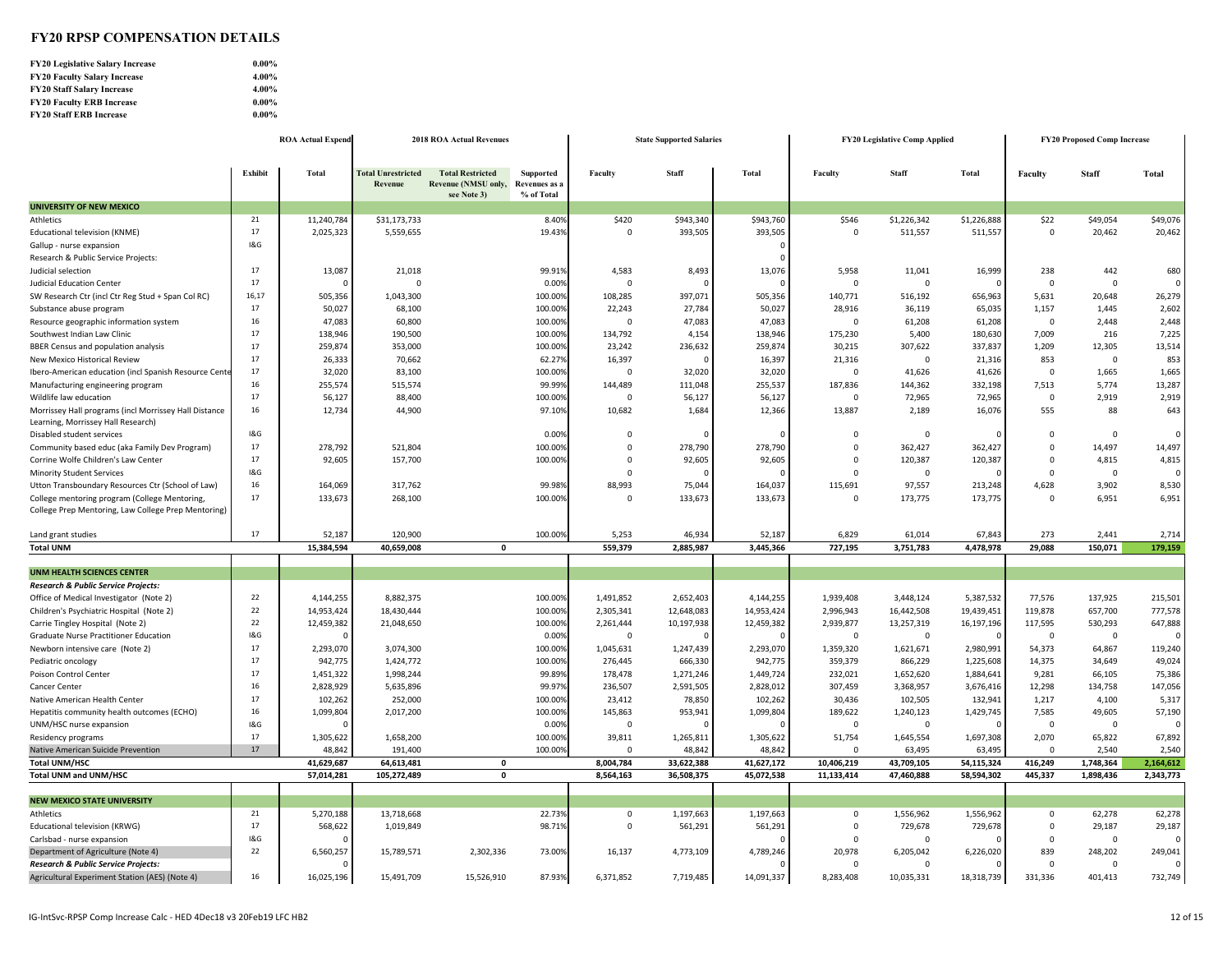|                                                                           |            | <b>ROA Actual Expend</b> | <b>2018 ROA Actual Revenues</b>             |                                                               |                                          |                         | <b>State Supported Salaries</b> |                    | FY20 Legislative Comp Applied | <b>FY20 Proposed Comp Increase</b> |                            |                            |                                  |                         |
|---------------------------------------------------------------------------|------------|--------------------------|---------------------------------------------|---------------------------------------------------------------|------------------------------------------|-------------------------|---------------------------------|--------------------|-------------------------------|------------------------------------|----------------------------|----------------------------|----------------------------------|-------------------------|
|                                                                           |            |                          |                                             |                                                               |                                          |                         |                                 |                    |                               |                                    |                            |                            |                                  |                         |
|                                                                           | Exhibit    | Total                    | <b>Total Unrestricted</b><br><b>Revenue</b> | <b>Total Restricted</b><br>Revenue (NMSU only,<br>see Note 3) | Supported<br>Revenues as a<br>% of Total | Faculty                 | <b>Staff</b>                    | <b>Total</b>       | Faculty                       | <b>Staff</b>                       | <b>Total</b>               | Faculty                    | Staff                            | Total                   |
| Cooperative Extension Service (CES) (Note 4)                              | 17         | 14,155,088               | 13,401,160                                  | 12,753,921                                                    | 84.40%                                   | 6,436,914               | 5,510,253                       | 11,947,167         | 8,367,988                     | 7,163,329                          | 15,531,317                 | 334,720                    | 286,533                          | 621,253                 |
| Water resource research + Clean Water Tech.                               | 16         | 299,689                  | 626,378                                     |                                                               | 97.70%                                   | 7,715                   | 285,091                         | 292,806            | 10,030                        | 370,618                            | 380,648                    | 401                        | 14,825                           | 15,226                  |
| Indian resources development                                              | 17         | 37,054                   | 274,400                                     |                                                               | 100.00%                                  | $\mathbf 0$             | 37,054                          | 37,054             | $\mathbf 0$                   | 48,170                             | 48,170                     | $\mathbf 0$                | 1,927                            | 1,927                   |
| Carlsbad manufacturing sector dev program                                 | 17         | 219,056                  | 216,600                                     |                                                               | 100.00%                                  | 182,603                 | 36,453                          | 219,056            | 237,384                       | 47,389                             | 284,773                    | 9,495                      | 1,896                            | 11,391                  |
| Manufacturing sector dev program (Technology & Eng                        | 17         | 195,547                  | 505,800                                     |                                                               | 100.00%                                  | 7,500                   | 188,047                         | 195,547            | 9,750                         | 244,461                            | 254,211                    | 390                        | 9,778                            | 10,168                  |
| <b>Minority Student Services</b>                                          | 1&G        |                          |                                             |                                                               |                                          | $\mathbf 0$             | $\Omega$                        | $\Omega$           | $\mathbf 0$                   | $\mathbf 0$                        | $\Omega$                   | $\mathbf 0$                | $\overline{0}$                   | $\Omega$                |
| Stem Alliance for Minority Participation (AMP)                            | 17         | 190,491                  | 302,400                                     |                                                               | 100.00%                                  | 16,732                  | 173,759                         | 190,491            | 21,752                        | 225,887                            | 247,639                    | 870                        | 9,035                            | 9,905                   |
| Arrowhead Center for Business Development                                 | 17<br>1&G  | 437,165                  | 341,294                                     |                                                               | 90.89%                                   | 5,846                   | 391,491                         | 397,337            | 7,600                         | 508,938                            | 516,538                    | 304                        | 20,358                           | 20,662                  |
| NMSU nurse expansion<br>Mental health nurse practitioner                  | 1&G        |                          |                                             |                                                               | 0.00%<br>0.00%                           | $\mathbf 0$<br>$\Omega$ |                                 | - 0                | $\mathbf 0$<br>$\Omega$       | $\mathbf 0$<br>0                   | $\overline{0}$<br>$\Omega$ | $\mathbf 0$<br>$\mathbf 0$ | $\mathsf 0$<br>$\overline{0}$    | $\mathbf 0$<br>$\Omega$ |
| Alliance teaching & learning advancement                                  | 17         | 108,206                  | 138,675                                     |                                                               | 99.95%                                   | 62,740                  | 45,407                          | 108,147            | 81,562                        | 59,029                             | 140,591                    | 3,262                      | 2,361                            | 5,623                   |
| College Assistant Migrant Program (CAMP) Unrestricte                      | 17         | 69,078                   | 199,800                                     |                                                               | 100.00%                                  | 5,906                   | 63,172                          | 69,078             | 7,678                         | 82,124                             | 89,802                     | 307                        | 3,285                            | 3,592                   |
| <b>Total NMSU</b>                                                         |            | 44,135,637               | 62,026,304                                  | 30,583,167                                                    |                                          | 13,113,945              | 20,982,275                      | 34,096,220         | 17,048,130                    | 27,276,958                         | 44,325,088                 | 681,925                    | 1,091,078                        | 1,773,002               |
|                                                                           |            |                          |                                             |                                                               |                                          |                         |                                 |                    |                               |                                    |                            |                            |                                  |                         |
| <b>NEW MEXICO HIGHLANDS UNIVERSITY</b>                                    |            |                          |                                             |                                                               |                                          |                         |                                 |                    |                               |                                    |                            |                            |                                  |                         |
| Athletics (incl wrestling and rodeo)                                      | 21         | 1,247,364                | 2,852,974                                   |                                                               | 69.01%                                   | $\mathbf 0$             | 860,746                         | 860,746            | $\mathbf 0$                   | 1,118,970                          | 1,118,970                  | $\mathbf 0$                | 44,759                           | 44,759                  |
| Research & Public Service Projects:                                       |            |                          |                                             |                                                               |                                          |                         |                                 |                    |                               |                                    |                            | $\mathbf 0$                | $\overline{0}$                   |                         |
| <b>Advanced Placement</b>                                                 | 17         | 65,974                   | 211,600                                     |                                                               | 100.00%                                  | 0                       | 65,974                          | 65,974             | 0                             | 85,766                             | 85,766                     | $\mathbf 0$                | 3,431                            | 3,431                   |
| Minority Student Services - CESDP                                         | 17         | 79,208                   | 118,595                                     |                                                               | 100.00%                                  | $\Omega$                | 79,208                          | 79,208             | $\Omega$                      | 102,970                            | 102,970                    | $\mathbf 0$                | 4,119                            | 4,119                   |
| Minority Student Services - Leadership & Policy Inst                      | 17         | 110,204                  | 225,135                                     |                                                               | 100.00%                                  | $\Omega$                | 110,204                         | 110,204            | $\Omega$                      | 143,265                            | 143,265                    | $\mathbf 0$                | 5,731                            | 5,731                   |
| Forest and Watershed Institute                                            | 17         | 179,240                  | 289,700                                     |                                                               | 100.00%                                  | $\Omega$                | 179,240                         | 179,240            | $\Omega$                      | 233,012                            | 233,012                    | $\mathbf 0$                | 9,320                            | 9,320                   |
| Nurse Expansion                                                           | 17         | 26,522                   | 60,400                                      |                                                               | 100.00%                                  | $\Omega$                | 26,522                          | 26,522             | $\Omega$                      | 34,479                             | 34,479                     | $\mathbf 0$                | 1,379                            | 1,379                   |
| <b>Total NMHU</b>                                                         |            | 1,708,512                | 3,758,404                                   | 0                                                             |                                          | 0                       | 1,321,894                       | 1,321,894          | $\mathbf{0}$                  | 1,718,462                          | 1,718,462                  | 0                          | 68,738                           | 68,739                  |
| <b>WESTERN NEW MEXICO UNIVERSITY</b>                                      |            |                          |                                             |                                                               |                                          |                         |                                 |                    |                               |                                    |                            |                            |                                  |                         |
| Athletics                                                                 | 21         | 617,968                  | 2,518,910                                   |                                                               | 69.16%                                   | 0                       | 427,392                         | 427,392            | $\mathbf 0$                   | 555,610                            | 555,610                    | $\mathbf 0$                | 22,224                           | 22,224                  |
| Research & Public Service Projects:                                       |            |                          |                                             |                                                               |                                          |                         |                                 |                    | 0                             | 0                                  | $\Omega$                   | $\mathbf 0$                | $\overline{0}$                   | $\mathbf 0$             |
| Child Development Center                                                  | 1&G        |                          |                                             |                                                               |                                          |                         |                                 |                    | 0                             | $\Omega$                           | $\Omega$                   | $\Omega$                   | $\overline{0}$                   | $\mathbf 0$             |
| Instructional television                                                  | 1&G        |                          |                                             |                                                               |                                          |                         |                                 |                    | $\Omega$                      | $\Omega$                           | $\Omega$                   | $\Omega$                   | $\Omega$                         | $\mathbf 0$             |
| Web-based teacher licensure                                               | 1&G        |                          |                                             |                                                               |                                          |                         |                                 |                    | $\Omega$                      | $\Omega$                           | $\Omega$                   | $\mathbf 0$                | $\overline{0}$                   | $\Omega$                |
| WNMU nurse expansion                                                      | 1&G        |                          |                                             |                                                               |                                          |                         |                                 |                    | 0                             | $\Omega$                           |                            | $\mathbf 0$                | $\overline{0}$                   |                         |
| <b>Total WNMU</b>                                                         |            | 617,968                  | 2,518,910                                   | $\pmb{\mathsf{o}}$                                            |                                          | 0                       | 427,392                         | 427,392            | $\mathbf{0}$                  | 555,610                            | 555,610                    | 0                          | 22,224                           | 22,224                  |
|                                                                           |            |                          |                                             |                                                               |                                          |                         |                                 |                    |                               |                                    |                            |                            |                                  |                         |
| <b>EASTERN NEW MEXICO UNIVERSITY</b>                                      |            |                          |                                             |                                                               |                                          |                         |                                 |                    |                               |                                    |                            |                            |                                  |                         |
| Athletics                                                                 | 21         | 1,051,146                | 3,955,020                                   |                                                               | 49.74%                                   | $\mathbf 0$             | 522,886                         | 522,886            | $\mathbf 0$                   | 679,752                            | 679,752                    | $\mathbf 0$                | 27,190                           | 27,190                  |
| Educational television (KENW)                                             | 17         | 820,426                  | 1,338,042                                   |                                                               | 76.30%                                   | $\Omega$                | 625,969                         | 625,969            | $\Omega$                      | 813,760                            | 813,760                    | $\mathbf 0$                | 32,550                           | 32,550                  |
| Roswell - nurse expansion                                                 | 1&G<br>1&G |                          |                                             |                                                               |                                          |                         |                                 | - 0                | 0                             | 0                                  | $\Omega$                   | $\mathbf 0$                | $\overline{0}$                   | $\mathbf 0$<br>$\Omega$ |
| Ruidoso - ABE<br>Research & Public Service Projects:                      |            |                          |                                             |                                                               |                                          |                         |                                 |                    | $\Omega$<br>0                 | 0<br>0                             | $\Omega$                   | $\mathbf 0$<br>$\mathbf 0$ | $\overline{0}$<br>$\overline{0}$ | $\Omega$                |
| Blackwater Draw site and museum                                           | 17         | 85,292                   | 117,224                                     |                                                               | 74.90%                                   | $\Omega$                | 63,883                          | 63,883             | $\Omega$                      | 83,048                             | 83,048                     | $\Omega$                   | 3,322                            | 3,322                   |
| Student success programs                                                  | 1&G        |                          |                                             |                                                               |                                          |                         |                                 |                    | 0                             | 0                                  |                            | $\mathbf 0$                | $\overline{0}$                   | $\mathbf 0$             |
| At-risk student tutoring                                                  | 1&G        |                          |                                             |                                                               |                                          |                         |                                 | $\Omega$           | $\Omega$                      | 0                                  | $\Omega$                   | $\Omega$                   | $\overline{0}$                   | $\Omega$                |
| Allied Health                                                             | 1&G        |                          |                                             |                                                               |                                          |                         |                                 |                    | 0                             | 0                                  |                            | 0                          | $\overline{0}$                   |                         |
| <b>Total ENMU</b>                                                         |            | 1,956,864                | 5,410,286                                   | 0                                                             |                                          | 0                       | 1,212,738                       | 1,212,738          | $\mathbf{0}$                  | 1,576,560                          | 1,576,560                  | 0                          | 63,062                           | 63,062                  |
|                                                                           |            |                          |                                             |                                                               |                                          |                         |                                 |                    |                               |                                    |                            |                            |                                  |                         |
| <b>NEW MEXICO INSTITUTE OF MINING &amp; TECHN</b>                         |            |                          |                                             |                                                               |                                          |                         |                                 |                    |                               |                                    |                            |                            |                                  |                         |
| Athletics                                                                 | 21         | 136,447                  | 214,140                                     |                                                               | 89.609                                   | $\mathbf 0$             | 122,252                         | 122,252            | $\mathbf 0$                   | 158,928                            | 158,928                    | 0                          | 6,357                            | 6,357                   |
| Research & Public Service Projects:                                       |            |                          |                                             |                                                               |                                          |                         |                                 |                    |                               |                                    |                            | 0                          | $\overline{0}$                   |                         |
| Minority engin, math & science (MESA) Moved to NMHED                      |            | $\Omega$                 | $\overline{0}$                              |                                                               | 0.00%                                    | $\mathbf{0}$            | $\mathbf{0}$                    | $\Omega$           | $\mathbf{0}$                  | $\mathbf{0}$                       | $\Omega$                   | $\Omega$                   | $\mathbf{0}$                     | $\mathbf 0$             |
| Bureau of Mines (aka Geology & Mineral Resources)                         | 22         | 2,002,641                | 4,010,792                                   |                                                               | 96.96%                                   | 2,075                   | 1,939,604                       | 1,941,679          | 2,698                         | 2,521,485                          | 2,524,183                  | 108                        | 100,859                          | 100,967                 |
| Petroleum Recovery Research Center                                        | 16<br>22   | 869,151<br>122,672       | 1,841,217                                   |                                                               | 100.00%<br>100.00%                       | 3,722                   | 865,429<br>122,672              | 869,151            | 4,839                         | 1,125,058                          | 1,129,897                  | 194<br>0                   | 45,002                           | 45,196                  |
| Bureau of Mines inspection<br>Energetic Materials Research Center (EMRTC) | 16         | 415,604                  | 312,058<br>781,882                          |                                                               | 99.86%                                   | 0<br>$\mathbf 0$        | 415,030                         | 122,672<br>415,030 | 0<br>0                        | 159,474<br>539,539                 | 159,474<br>539,539         | 0                          | 6,379<br>21,582                  | 6,379<br>21,582         |
| Science & Engineering Fair (incl Olympiad and Professi                    | 17         | 147,871                  | 222,846                                     |                                                               | 88.33%                                   | $\mathsf 0$             | 130,619                         | 130,619            | 0                             | 169,805                            | 169,805                    | $\mathbf 0$                | 6,792                            | 6,792                   |
| Aerospace Engineering                                                     | 16         | 6,441                    | 68,845                                      |                                                               | 100.00%                                  | 6,441                   |                                 | 6,441              | 8,373                         | 0                                  | 8,373                      | 335                        | $\overline{0}$                   | 335                     |
| Institute for Complex Additive Systems Analysis                           | 16         | 732,221                  | 791,807                                     |                                                               | 100.00%                                  | 29,856                  | 702,365                         | 732,221            | 38,813                        | 913,075                            | 951,888                    | 1,553                      | 36,523                           | 38,076                  |
| Cave and karst research (nat'l institute)                                 | 16         | 130,693                  | 355,415                                     |                                                               | 100.00%                                  | 95,693                  | 35,000                          | 130,693            | 124,401                       | 45,500                             | 169,901                    | 4,976                      | 1,820                            | 6,796                   |
| Geophysical Research Center                                               | 16         | 664,893                  | 1,073,300                                   |                                                               | 100.00%                                  | 617,051                 | 47,842                          | 664,893            | 802,166                       | 62,195                             | 864,361                    | 32,087                     | 2,488                            | 34,575                  |
| <b>Homeland Security Center</b>                                           | 16         | 212,675                  | 513,513                                     |                                                               | 100.00%                                  | 1,566                   | 211,109                         | 212,675            | 2,036                         | 274,442                            | 276,478                    | 81                         | 10,978                           | 11,059                  |
| Aquifer mapping                                                           | 22         |                          | 0                                           |                                                               | 0.00%                                    | $\mathbf 0$             | $\Omega$                        |                    | $\mathbf 0$                   | 0                                  | 0                          | 0                          | $\mathbf 0$                      | $\mathbf 0$             |
|                                                                           |            |                          |                                             |                                                               |                                          |                         |                                 |                    |                               |                                    |                            |                            |                                  |                         |
| <b>Total NMIMT</b>                                                        |            | 5,441,309                | 10,185,815                                  | $\mathbf 0$                                                   |                                          | 756,404                 | 4,591,922                       | 5,348,326          | 983,326                       | 5,969,501                          | 6,952,827                  | 39,333                     | 238,780                          | 278,114                 |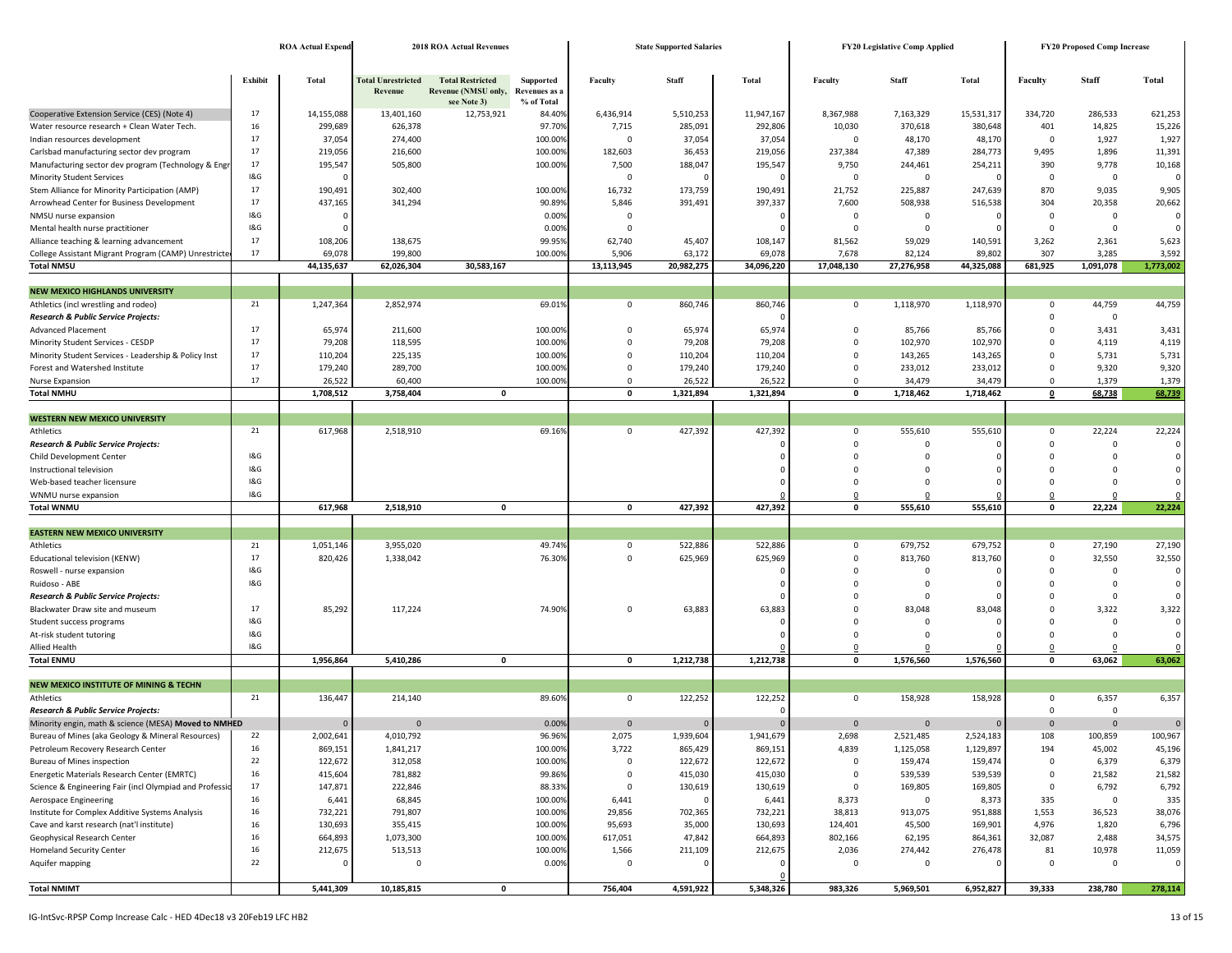|                                                        |            | <b>ROA Actual Expend</b> |                                      | <b>2018 ROA Actual Revenues</b>                                             |                         |              | <b>State Supported Salaries</b> |              | FY20 Legislative Comp Applied | <b>FY20 Proposed Comp Increase</b> |                     |              |              |              |
|--------------------------------------------------------|------------|--------------------------|--------------------------------------|-----------------------------------------------------------------------------|-------------------------|--------------|---------------------------------|--------------|-------------------------------|------------------------------------|---------------------|--------------|--------------|--------------|
|                                                        |            |                          |                                      |                                                                             |                         |              |                                 |              |                               |                                    |                     |              |              |              |
|                                                        | Exhibit    | <b>Total</b>             | <b>Total Unrestricted</b><br>Revenue | <b>Total Restricted</b><br>Revenue (NMSU only, Revenues as a<br>see Note 3) | Supported<br>% of Total | Faculty      | Staff                           | Total        | Faculty                       | Staff                              | Total               | Faculty      | Staff        | Total        |
| <b>NORTHERN NEW MEXICO COLLEGE</b>                     |            |                          |                                      |                                                                             |                         |              |                                 |              |                               |                                    |                     |              |              |              |
| Athletics                                              | 21         | 357,043                  | 411,444                              |                                                                             | 59.94%                  | $\mathbf 0$  | 213,995                         | 213,995      | 0                             | 278,194                            | 278,194             | 0            | 11,128       | 11,128       |
| Research & Public Service Projects:                    |            |                          |                                      |                                                                             |                         |              |                                 |              | 0                             | $\mathbf 0$                        |                     | 0            | $\mathbf 0$  |              |
| Veterans Center                                        | 17         | 194,100                  | 114,500                              |                                                                             | 100.00%                 |              | 194,100                         | 194,100      | $\mathbf 0$                   | 252,330                            | 252,330             | 0            | 10,093       | 10,093       |
| <b>STEM</b>                                            | 17         |                          | 137,300                              |                                                                             | 100.00%                 | $\mathbf 0$  | $\mathbf 0$                     | $\Omega$     | $\mathbf 0$                   | $\mathbf 0$                        | $\Omega$            | 0            | 0            |              |
| <b>Small Business Development</b>                      | 17         |                          | 0                                    |                                                                             | 0.00%                   | $\mathbf 0$  | $\Omega$                        |              | $\mathbf 0$                   | $\mathbf 0$                        |                     | $\mathbf 0$  | $\mathbf 0$  |              |
| <b>Total NNMC</b>                                      |            | 551,143                  | 663,244                              | 0                                                                           |                         | 0            | 408,095                         | 408,095      | $\mathbf 0$                   | 530,524                            | 530,524             | $\mathbf 0$  | 21,221       | 21,221       |
|                                                        |            |                          |                                      |                                                                             |                         |              |                                 |              |                               |                                    |                     |              |              |              |
| SANTA FE COMMUNITY COLLEGE                             |            |                          |                                      |                                                                             |                         |              |                                 |              |                               |                                    |                     |              |              |              |
| Research & Public Service Projects:                    |            |                          |                                      |                                                                             |                         |              |                                 |              |                               |                                    |                     |              |              |              |
| Small Business Development Centers                     | 17         | 362,486                  | 4,055,600                            |                                                                             | 100.00%                 | $\mathbf 0$  | 362,486                         | 362,486      | $\mathsf 0$                   | 471,232                            | 471,232             | 0            | 18,849       | 18,849       |
| SFCC nurse expansion                                   | 18G        |                          |                                      |                                                                             |                         |              |                                 |              | 0                             | 0                                  |                     | 0            | 0            |              |
| <b>Total SFCC</b>                                      |            | 362,486                  | 4,055,600                            | $\mathbf 0$                                                                 |                         | $\mathbf 0$  | 362,486                         | 362,486      | $\pmb{\mathsf{o}}$            | 471,232                            | 471,232             | 0            | 18,849       | 18,849       |
|                                                        |            |                          |                                      |                                                                             |                         |              |                                 |              |                               |                                    |                     |              |              |              |
| <b>CENTRAL NM COMMUNITY COLLEGE</b>                    |            |                          |                                      |                                                                             |                         |              |                                 |              |                               |                                    |                     |              |              |              |
| Research & Public Service Projects:                    |            |                          |                                      |                                                                             |                         |              |                                 |              |                               |                                    |                     |              |              |              |
| Nurse expansion                                        | 1&G        |                          |                                      |                                                                             |                         |              |                                 |              |                               |                                    |                     |              |              |              |
| Tax Help New Mexico NO GENERAL FUND APPROPRIA          | 17         |                          |                                      |                                                                             | 0.009                   | $\mathbf 0$  | $\mathbf 0$                     |              | $\mathbf 0$                   | $\mathbf 0$                        |                     | $\mathbf 0$  | $\mathbf{0}$ |              |
| <b>Total CNM</b>                                       |            | 0                        | $\mathbf 0$                          | 0                                                                           |                         | 0            | 0                               | $\mathbf{0}$ | 0                             | $\mathbf 0$                        | $\mathbf 0$         | 0            | 0            | 0            |
|                                                        |            |                          |                                      |                                                                             |                         |              |                                 |              |                               |                                    |                     |              |              |              |
| <b>LUNA COMMUNITY COLLEGE</b>                          |            |                          |                                      |                                                                             |                         |              |                                 |              |                               |                                    |                     |              |              |              |
| Athletics                                              | 21         | 309,777                  | 386,392                              |                                                                             | 98.96%                  | $\mathbf 0$  | 306,570                         | 306,570      | $\mathbf 0$                   | 398,541                            | 398,541             | 0            | 15,942       | 15,942       |
| Special projects expansion and flexibility             | 18G        |                          |                                      |                                                                             |                         | $\mathbf 0$  | $\mathbf 0$                     |              | $\mathsf 0$                   | 0                                  |                     | $\mathbf 0$  | $\mathbf 0$  |              |
| Nurse expansion                                        | 1&G        |                          |                                      |                                                                             | 0.00%                   | $\mathbf 0$  | 0                               |              | $\mathbf 0$                   | $\mathbf 0$                        |                     | $^{\circ}$   | $\mathbf 0$  |              |
| Student service & economic development prgm            | 1&G        |                          |                                      |                                                                             | 0.00%                   | 0            |                                 |              | 0                             | C                                  |                     | 0            | $\Omega$     |              |
| <b>Total LCC</b>                                       |            | 309,777                  | 386,392                              | 0                                                                           |                         | 0            | 306,570                         | 306,570      | $\mathbf 0$                   | 398,541                            | 398,541             | 0            | 15,942       | 15,942       |
|                                                        |            |                          |                                      |                                                                             |                         |              |                                 |              |                               |                                    |                     |              |              |              |
| <b>MESALANDS COMMUNITY COLLEGE</b>                     |            |                          |                                      |                                                                             |                         |              |                                 |              |                               |                                    |                     |              |              |              |
| Athletics                                              | 21         | 28,269                   | 147,026                              |                                                                             | 93.66%                  | $\mathbf 0$  | 26,476                          | 26,476       | 0                             | 34,419                             | 34,419              | $\mathbf 0$  | 1,377        | 1,377        |
| Wind training center = Turbine 3750                    | ${\bf 17}$ |                          | 144,937                              |                                                                             | 77.90%                  | $\mathsf 0$  | $\Omega$                        |              | $\mathsf 0$                   | $\mathbf 0$                        |                     | 0            | 0            |              |
| <b>Total MCC</b>                                       |            | 28,269                   | 291,963                              | 0                                                                           |                         | $\mathbf 0$  | 26,476                          | 26,476       | $\pmb{\mathsf{o}}$            | 34,419                             | 34,419              | 0            | 1,377        | 1,377        |
|                                                        |            |                          |                                      |                                                                             |                         |              |                                 |              |                               |                                    |                     |              |              |              |
| <b>NEW MEXICO JUNIOR COLLEGE</b>                       |            |                          |                                      |                                                                             |                         |              |                                 |              |                               |                                    |                     |              |              |              |
| Athletics                                              | 21         | 300,593                  | 458,284                              |                                                                             | 97.78%                  | 0            | 293,916                         | 293,916      | 0                             | 382,091                            | 382,091             | $\mathbf 0$  | 15,284       | 15,284       |
| Research & Public Service Projects:                    |            |                          |                                      |                                                                             |                         |              |                                 |              |                               |                                    |                     |              |              |              |
| Nurse expansion                                        | 1&G        |                          |                                      |                                                                             |                         |              |                                 |              | $\mathbf 0$                   | $\mathbf{0}$                       |                     | $\Omega$     | $\mathbf 0$  | $\Omega$     |
| Lea County distance education consortium               | 1&G        |                          |                                      |                                                                             |                         |              |                                 |              | $\mathbf 0$                   | $\mathbf{0}$                       |                     | $\mathbf 0$  | 0            |              |
| Oil & gas training center                              | 1&G        |                          |                                      |                                                                             |                         |              |                                 |              | $\Omega$                      | O                                  |                     | 0            | 0            |              |
| <b>Total NMJC</b>                                      |            | 300,593                  | 458,284                              | 0                                                                           |                         | 0            | 293,916                         | 293,916      | 0                             | 382,091                            | 382,091             | 0            | 15,284       | 15,284       |
|                                                        |            |                          |                                      |                                                                             |                         |              |                                 |              |                               |                                    |                     |              |              |              |
| <b>SAN JUAN COLLEGE</b>                                |            |                          |                                      |                                                                             |                         |              |                                 |              |                               |                                    |                     |              |              |              |
| Research & Public Service Projects:                    |            |                          |                                      |                                                                             |                         |              |                                 |              |                               |                                    |                     |              |              |              |
| Dental hygiene program                                 | 1&G        |                          |                                      |                                                                             |                         |              |                                 | $\Omega$     | $\mathbf 0$                   | $\mathbf{0}$                       | $\Omega$            | $\mathbf 0$  | $\mathbf 0$  | $\Omega$     |
| Nurse expansion                                        | 1&G        |                          |                                      |                                                                             |                         |              |                                 | $\mathbf 0$  | $\mathsf 0$                   | 0                                  |                     | 0            | 0            |              |
| <b>Total SJC</b>                                       |            | 0                        | $\pmb{0}$                            | $\pmb{0}$                                                                   |                         | $\mathbf 0$  | $\pmb{0}$                       | $\mathbf 0$  | $\pmb{\mathsf{o}}$            | $\mathbf 0$                        | $\mathbf 0$         | $\mathbf{0}$ | $\mathbf 0$  | $\mathbf{0}$ |
|                                                        |            |                          |                                      |                                                                             |                         |              |                                 |              |                               |                                    |                     |              |              |              |
| <b>CLOVIS COMMUNITY COLLEGE</b>                        |            |                          |                                      |                                                                             |                         |              |                                 |              |                               |                                    |                     |              |              |              |
| Research & Public Service Projects:                    |            |                          |                                      |                                                                             |                         |              |                                 |              |                               |                                    |                     |              |              |              |
| Nurse expansion                                        | 1&G        |                          |                                      |                                                                             | 0.00%                   |              |                                 | $\Omega$     | $\Omega$                      | $\Omega$                           | $\mathbf{0}$        | $\mathbf{0}$ | $\mathbf 0$  | $\Omega$     |
| <b>Total CCC</b>                                       |            | 0                        | $\pmb{0}$                            | 0                                                                           |                         | $\mathbf 0$  | $\pmb{0}$                       | $\mathbf 0$  | $\mathbf 0$                   | $\mathbf 0$                        | $\circ$             | $\mathbf 0$  | 0            | $\mathbf 0$  |
|                                                        |            |                          |                                      |                                                                             |                         |              |                                 |              |                               |                                    |                     |              |              |              |
| NEW MEXICO MILITARY INSTITUTE                          |            |                          |                                      |                                                                             |                         |              |                                 |              |                               |                                    |                     |              |              |              |
| Athletics (Note: GF appropriation for NMMI is only for | 21         | 138,556                  | 738,124                              |                                                                             | 35.13%                  | $\mathsf 0$  | 48,674                          | 48,674       | $\overline{0}$                | 63,276                             | 63,276              | $\mathbf 0$  | 2,531        | 2,531        |
| General R.T. Knowles legislative scholarship           | 19         |                          | 1,284,700                            |                                                                             | 100.00%                 | $\Omega$     |                                 |              | $\Omega$                      | $\Omega$                           |                     | $\Omega$     | 0            | - 0          |
| <b>Total NMMI</b>                                      |            | 138,556                  | 2,022,824                            | $\pmb{\mathsf{o}}$                                                          |                         | 0            | 48,674                          | 48,674       | $\pmb{\mathsf{o}}$            | 63,276                             | 63,276              | $\mathbf 0$  | 2,531        | 2,531        |
|                                                        |            |                          |                                      |                                                                             |                         |              |                                 |              |                               |                                    |                     |              |              |              |
| NM SCHOOL FOR BLIND & VISUALLY IMPAIRED                |            | $\Omega$                 |                                      |                                                                             |                         |              |                                 |              |                               |                                    |                     |              |              |              |
| Early childhood center                                 | 1&G        | 1,657,876                | 361,900                              |                                                                             | 100.00%                 |              |                                 | $\Omega$     | 0                             | 0                                  |                     | $\mathbf 0$  | $\mathbf 0$  | $\Omega$     |
| Low vision clinic programs                             | 1&G        | 69,116                   | 111,100                              |                                                                             | 100.00%                 |              |                                 | 0            | $\Omega$                      | 0                                  | $\Omega$<br>$\circ$ | 0            | 0            | 0            |
| <b>Total NMSBVI</b>                                    |            | 1,726,992                | 473,000                              | $\mathbf 0$                                                                 |                         | $\mathbf{0}$ | $\mathbf 0$                     | $\mathbf 0$  | $\mathbf 0$                   | $\mathbf{0}$                       |                     | $\mathbf 0$  | 0            | $\circ$      |
|                                                        |            |                          |                                      |                                                                             |                         |              |                                 |              |                               |                                    |                     |              |              |              |